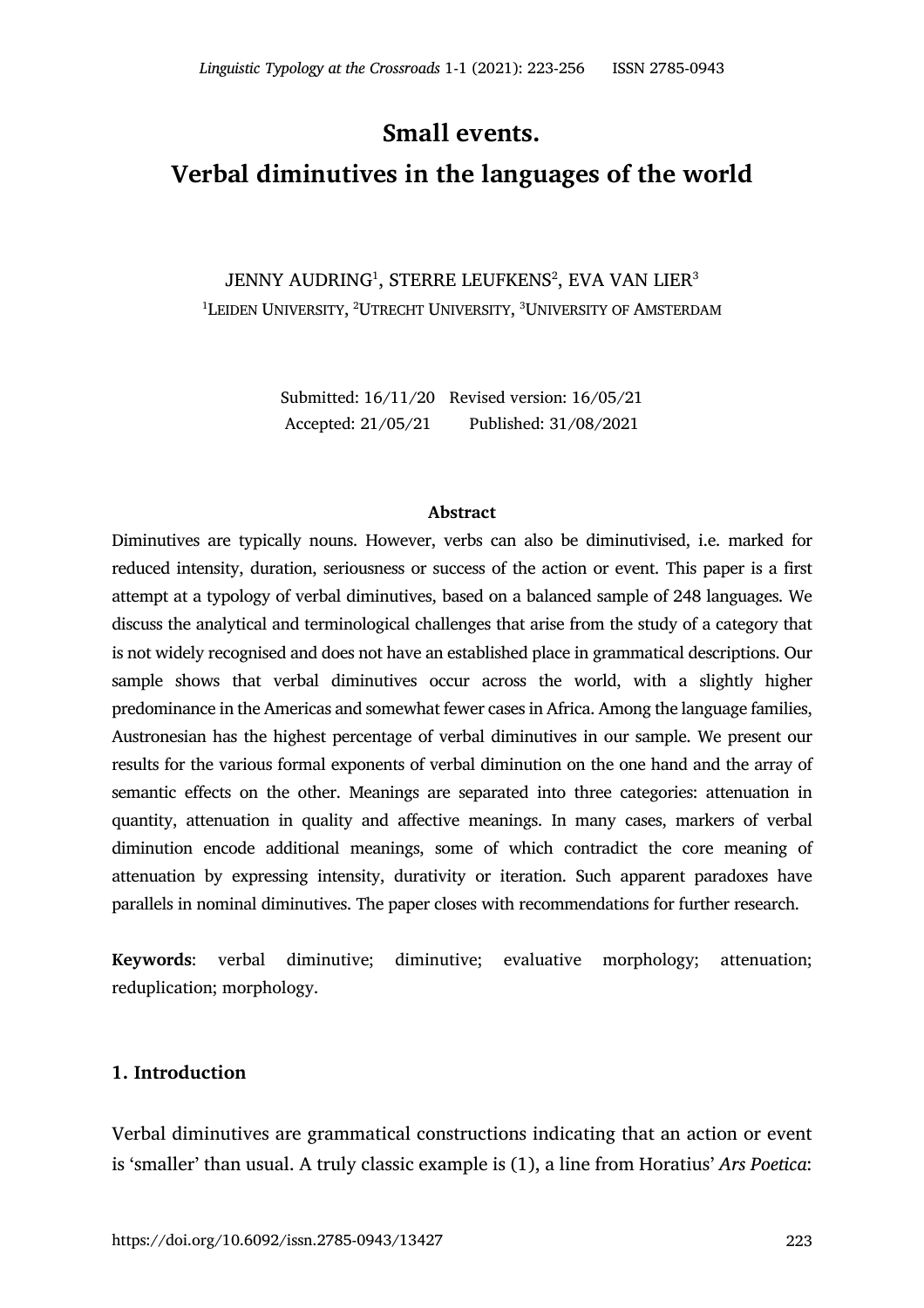(1) Latin (Horatius, Ars Poetica, line 359) *indignor quandoque bonus dormi-***ta***-t Homerus* indignant whenever good sleep-DIM-3SG.PRS Homer 'I am indignant when worthy Homer nods.'

The verb *dormitare* 'to nod, to snooze' is the diminutive of the verb *dormire* 'to sleep': Homer sleeps lightly and for a brief time.

Like all diminutives, verbal diminutives belong to the domain of evaluative morphology. As such, they can be considered an implicit form of comparison, expressing reduction or attenuation with respect to some standard (Jurafsky 1996: 551, Dressler & Merlini Barbaresi 1994: 153, Körtvélyessy 2015: 4, 32, 41-42). This view is explicitly emphasised by Körtvélyessy, who defines evaluative morphology as "a continuum in which prototypical cases express the meaning of quantity under or above the default value" (2015: 4). In her model, the standard or default for verbal diminutives is anchored in the cognitive category "quantity of action".

Conceptually speaking, the quantity of actions can be reduced in a variety of dimensions.<sup>1</sup> The most obvious are intensity, time and space (but see Dressler  $\&$ Merlini Barbaresi 1994: 132, for whom intensity is the only gradable dimension for verbs). As we will see (§2.3 and §3.3.2), not all of these are used for diminution in equal measure: attenuation in the spatial dimension is found more rarely than attenuation in time or intensity. Furthermore, actions could potentially be graded according to their frequency, but the lowest end for this parameter, a single event, is the norm rather than the exception for most verbs.<sup>2</sup> As we will see later, frequency does make an appearance in our data, but not in the sense of low frequency. Instead,

 $<sup>1</sup>$  A similar variety of dimensions is also found with nominal diminutives. While concrete nouns are</sup> usually diminutivised in the spatial domain, abstract nouns can be reduced in non-spatial domains such as time, strength or scale, as in Italian *sinfonia* > *sinfonietta* 'small-scale symphony', *cena* > *cenetta*  'small supper', *pioggia* > *pioggerella* 'light rain, drizzle' (Taylor 2003: 173). In a similar spirit, Jurafsky (1996: 559) points out that different semantic shades of the diminutive involve different "scales", such as amount, time, space or illocutionary force.

<sup>&</sup>lt;sup>2</sup> In cases where languages employ singulative, punctual or semelfactive markers to mark the single occurrence of a normally repeated action, it is questionable whether these should be analysed as diminutives. This type of marking resembles nominal singulatives, which are not normally considered diminutives, just the way plurals are not seen as augmentatives. Therefore, such cases were not included in this study.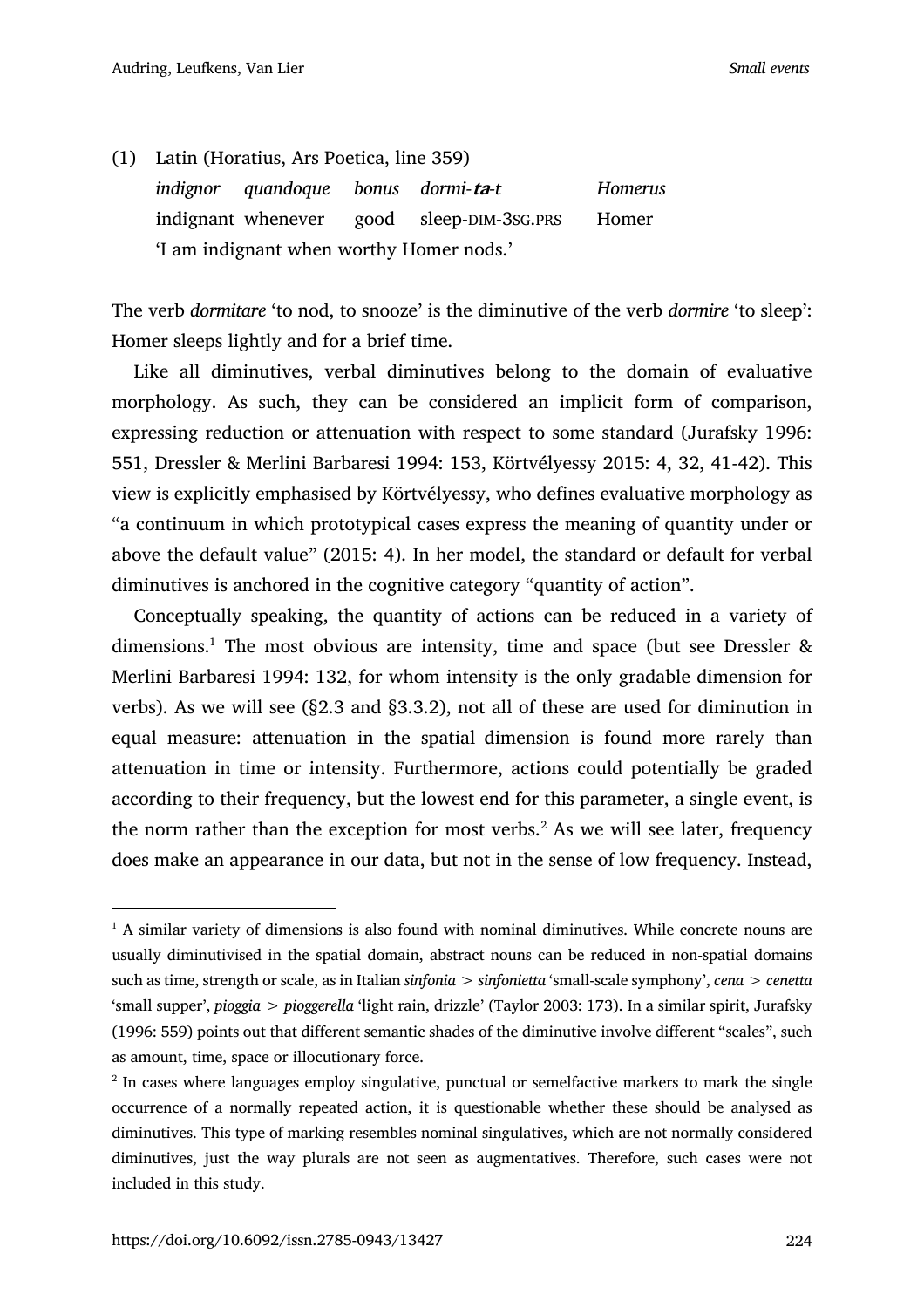diminution of the verbal action may go hand in hand with iterativity; this is shown and discussed in §3.3.2.

We extend Körtvélyessy's definition of verbal diminution by also including attenuation in qualitative dimensions, such as seriousness and/or effort (diminution implies nonchalant, pretended or playful execution of the action) and completeness and/or success (diminutive marks incomplete or unsuccessful actions). In addition, verbal diminutives, like nominal diminutives, can have a variety of affective meanings such as endearment or contempt. The three functional domains – reduction in quantity, reduction in quality and affective functions – will be discussed further in §2.3 and §3.3.

Verbal diminutives such as example (1) are common and frequent in some language families, e.g. in Slavic and Romance, but in general do not constitute a wellknown category and are cross-linguistically understudied (though see the explorations in Olsson 2012 and Makarchuk 2020). While accounts exist for individual languages, e.g. Finnish (Armoskaite & Koskinen 2008), Italian (Grandi 2009, Tovena 2011), Hebrew (Greenberg 2010), French (Amiot & Stosic 2014), German (Weidhaas & Schmid 2015), Russian (Makarova 2014) and Czech (Káňa 2017), the typologically oriented literature on evaluative morphology such as Jurafsky (1996), Bauer (1997), Grandi & Körtvélyessy (2015) and Körtvélyessy (2015) clearly shows that the primary domain of the diminutive, both in cross-linguistic attestation and in linguists' awareness, is the noun.<sup>3</sup>

The present study is the first attempt at a substantial typology of verbal diminution, covering 248 languages. In our sample, we found 112 verbal diminutives, with some languages displaying more than one marker or strategy. We begin by providing our methodology of sampling in §2.1. In §2.2 we situate the category among other grammatical properties and address terminological concerns. Our reasons to include or exclude individual cases are motivated in §2.3. Section §3 constitutes the heart of the paper: §3.1 summarizes the results of our cross-linguistic study, §3.2 focusses on the formal exponents of verbal diminution, and §3.3 discusses the semantics and

<sup>&</sup>lt;sup>3</sup> Various sources show that nominal diminutives are more common than verbal or adjectival diminutives (see e.g. Dressler & Merlini Barbaresi 1994: 131, Bauer 1997 and the sources cited there, as well as Körtvélyessy 2015: 102). Occasionally, verbal or adjectival diminutives are thought to be metaphorical or metonymical extensions of nominal diminutives (e.g. Makarova 2015: 16). We do not pursue this hypothesis, since, as just shown, verbs possess diminishable semantics of their own.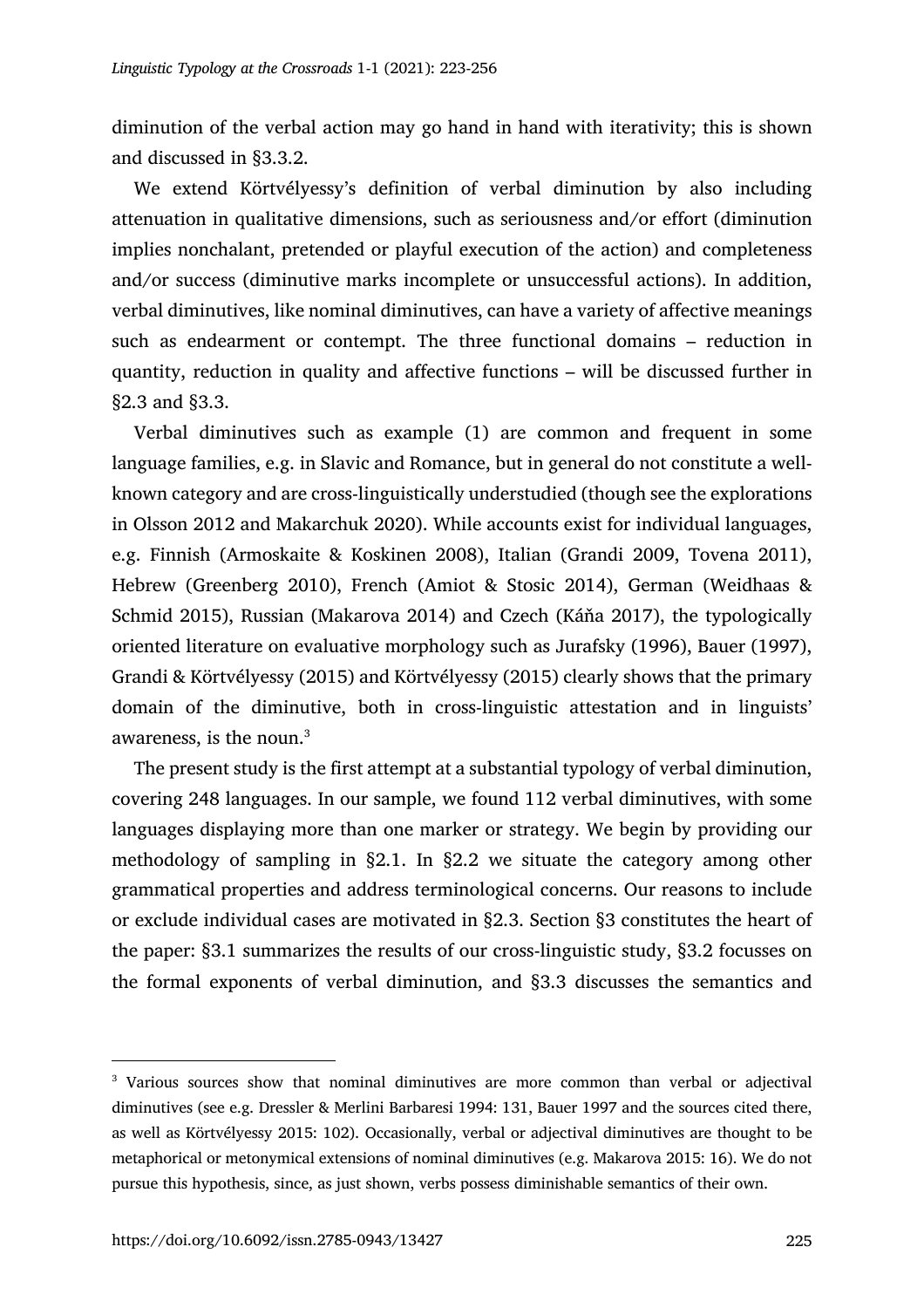pragmatics of the constructions in question. §4 outlines some issues of further interest, and §5 concludes the paper.

## **2. Methodology**

## **2.1 Sampling**

This paper is based on a combination of two variety samples of 102 and 223 languages, respectively. The samples were composed by applying the Diversity Value technique to the language classification of Ethnologue 2015 (Lewis et al. 2015). This technique, developed by Rijkhoff & Bakker (see Rijkhoff et al. 1993, Rijkhoff & Bakker 1998, Bakker 2011) and validated by Miestamo and colleagues (Miestamo et al. 2016), involves computing diversity values for the nodes in a language family tree. These values reflect the degree of internal complexity of the subgroups under the nodes and thereby determine the number of languages that should be sampled from each subgroup, given the desired sample size.

For a pilot study on verbal diminutives (henceforth: VDims), we used the minimal sample (one language per family) of 102 languages (see Audring et al. 2019). In order to include more variation and to consolidate our preliminary results, we extended the coverage by adding Mattiola's (2020) sample, constructed according to the same technique applied to the same classification.<sup>4</sup> Elimination of overlap yielded a final sample of 248 languages.

Merging Mattiola's sample with our pilot sample led to a number of cases where different representatives had been chosen within a particular genetic grouping. When this happened, we used the following criteria to decide between the languages: (i) general quality of the available description; (ii) if relevant, status of the (description of the) VDim construction. VDim constructions were occasionally harder to classify in one language than in the other, in which case we favoured the language with the

<sup>4</sup> As Mattiola (2020) explains, his 223-language sample is in fact a reduced version of a larger 424 language sample constructed by adding all isolates, as well as a number of pidgin/creole languages and sign languages, to an initial 350-language sample. While Miestamo et al. (2016) suggest selecting just one isolate and one unclassified language, Mattiola views such languages as essentially representing a family of their own. Moreover, pidgins, creoles, and sign languages tend to be underrepresented in linguistic typology. Hence, including them also adds to overall diversity. Eventually, however, a number of languages in these categories were dropped for practical reasons, resulting in a 223-language sample.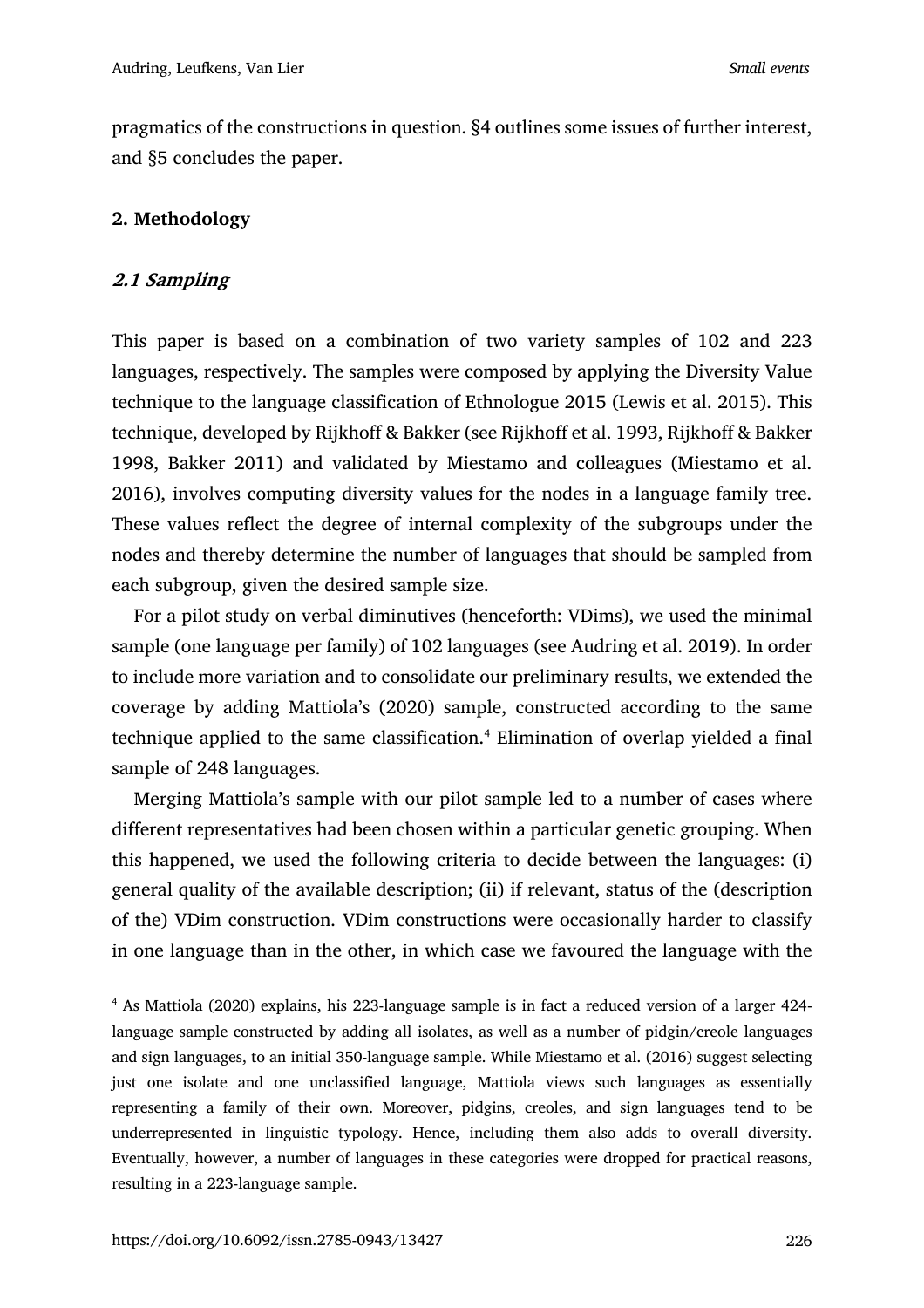clearest case. If none of this was decisive, we chose, if available, a language with a VDim rather than one without a VDim, in order to maximize the diversity of our coverage.

In a number of cases, we were not able to find usable descriptions for the representative of a particular group. If we could not replace the language with another from the same group (either because it was an isolate or because no - suitable descriptions were available for any other languages in the group), this meant that the group had to be omitted. This was the case for 13 groups.

The sample languages, together with their genealogical classifications and the source(s) we used can be found in the online Appendix (Audring et al. 2021).

#### **2.2 Verbal diminutives and their place in the grammar**

Since verbal diminutives are not a standard category in descriptive grammars, they are described – if at all – as part of various grammatical subsystems. The most obvious, as mentioned in §1, is the domain of evaluative morphology. However, diminution is usually discussed in the context of nominal morphology; the extension of the category to verbs and other parts of speech may be mentioned in passing. More often, grammars report attenuative markers in a chapter or section on verbal aspect (or TAM morphology in general), alongside habituals, iteratives and intensives (which, with Körtvélyessy 2015, might be considered cases of verbal augmentatives). In other cases, instances of verbal diminution were found in the context of pluractionality, as meanings of attenuation and repetition appear in tandem in various languages. The apparent paradox between reduction (attenuation) and increase (iteration), which we might describe as 'less is more', will be addressed briefly in §3.3.2. Finally, we sometimes found relevant descriptions in sections about the semantic effects of verbal reduplication. Since this is a formal rather than a functional criterion, it sidesteps the question of where in the grammar verbal diminutives belong.

The practical challenge of identifying relevant cases in descriptive sources reflects theoretical difficulties in situating the phenomenon in a particular grammatical subsystem. These issues are exacerbated by a great variation in terminology. The term "verbal diminutive" does not commonly appear in grammars, especially for languages outside Europe. A telling example is the grammar of Chukchi (Dunn 1999), where one of the suffixes in (2), -*qeet*, is glossed as DIM (diminutive), while the prefix *mec*in the same example is glossed as APPR (approximative), although its description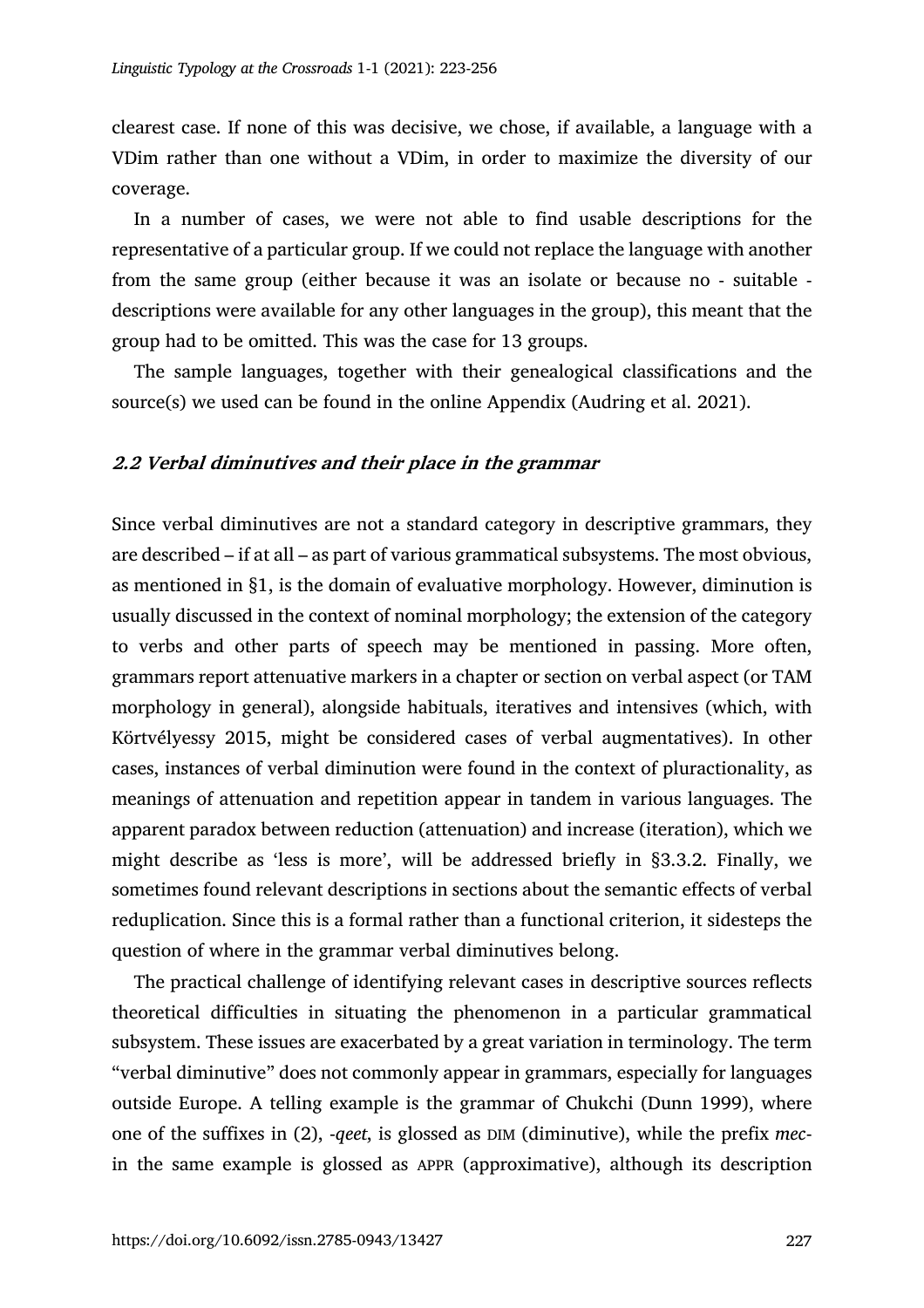suggests a highly similar function: "The prefix *mec*- indicates that the action/event of the verb occurs slightly or incompletely" (Dunn 1999: 266).<sup>5</sup>

(2) Chukchi (Chukotko-Kamchatkan; Dunn 1999: 268) *e-***mec***-pintəqet-***qeet***-lin* PRF-APPR-show.self-DIM-3SG 'It showed itself slightly.'

Other candidate cases are referred to as "delimitatives" (Mandarin Chinese; Li and Thompson 1981: 232), "incompletives" (Alto Perené; Mihas 2015: 250), "deintensification" (Epena Pedee; Harms 1994: 40), or "attenuatives" (Toqabaqita; Lichtenberk 2008: 186).

This variation in terminology has repercussions for a cross-linguistic investigation of VDims. In addition, we will see that the category is heterogeneous, especially in its semantics. Our considerations and criteria for including or excluding potential cases will be explained next.

## **2.3 Selection and coding**

As outlined in §1, we recognize three sets of functions of VDims: a) reduction in quantity of the action, b) reduction in quality of the action and c) affective meanings. Functions a) and b) can be considered semantic, while functions of type c) are pragmatic in nature.

Quantitative reduction can be seen in example (3) from Jarawara, where the reduplication of the first syllable of the verb (here: *joko* 'push') changes the meaning to 'V a bit'.

(3) Jarawara (Arauan/Jamamadi; Dixon 2004: 275) *Okomobi awa* **jo.***joko na-ka* name stick RDP.push AUX-DECL 'Okomobi is giving the stick a little push.'

Reduction in the qualitative sense can be seen, for example, in the Austronesian language Ibatan (Maree 2007), which has a "pretense mode" indicating that "the

<sup>&</sup>lt;sup>5</sup> The similarity of the meanings is pointed out explicitly by the author (Dunn 1999: 266).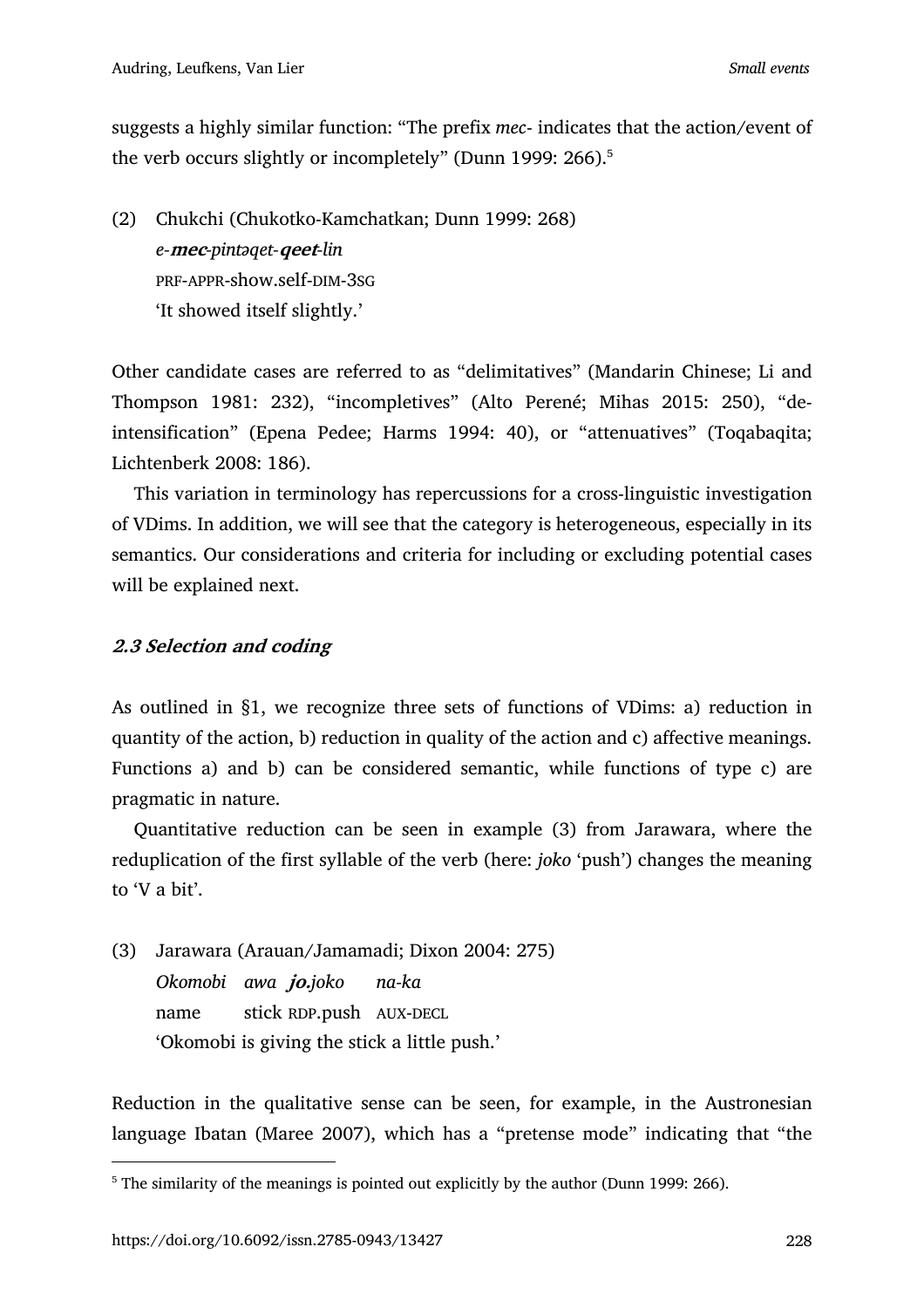action is pretended or is performed playfully or hypocritically" (Maree 2007: 209). An example is (4); the markers are a prefix glossed as PRT 'pretense', plus the reduplication of the first stem syllable and vowel lengthening.

(4) Ibatan (Austronesian, Malayo-Polynesian; Maree 2007: 209, example shortened and glosses modified) **Naysin-ta:***-tanyis saw adedekey* PRT-RDP-cry 3PL.NOM children 'The children pretended to cry.'

A second example was found in the Australian (Bunaban) language Gooniyandi (McGregor 1990), which has so-called affixal iteratives. For some of the examples, the description says "It may be that the process was attempted, unsuccessfully, a number of times" (McGregor 1990: 243). More examples are given in §3.3.2 below.

Affective meanings have a slightly different status, as not every expression of affection or deprecation on the verb qualifies as a verbal diminutive. Rather, such functions were included only when they occurred alongside semantic functions of reduced quantity and/or quality. A relevant example is shown in (5), from the isolate language Karok. Verbal diminution is marked by the suffix -*ač* as well as by changes in the stem consonants, here a shift from *r* to *n*. The semantic effect is 'to V a little', but this type of marking can also "[indicate] a speaker's familiar or affectionate attitude towards a situation".

(5) Karok (isolate, North America; Bright 1957: 114)6 *ik***r***émyahtih ik***n***émyahtih***ač** '(wind) to be blowing' (wind) to be blowing a little'

Several grammars described constructions that resembled verbal diminutives, but were not included in our study. The clearest case was diminutive markers appearing on the verb, but not actually pertaining to the verb but rather to one of its arguments. This situation can be seen in the Algonquian language Passamaquoddy, where diminutive verb forms typically indicate that one of the arguments of the verb is "small, cute, or an object of affection or pity" (LeSourd 1995: 133). For example, the form *mehci-né-hs-o*, from *mehci-né* 'he/she dies, is dead', does not mean 'he/she dies a

<sup>&</sup>lt;sup>6</sup> Where examples lack glossing, the source did not provide them.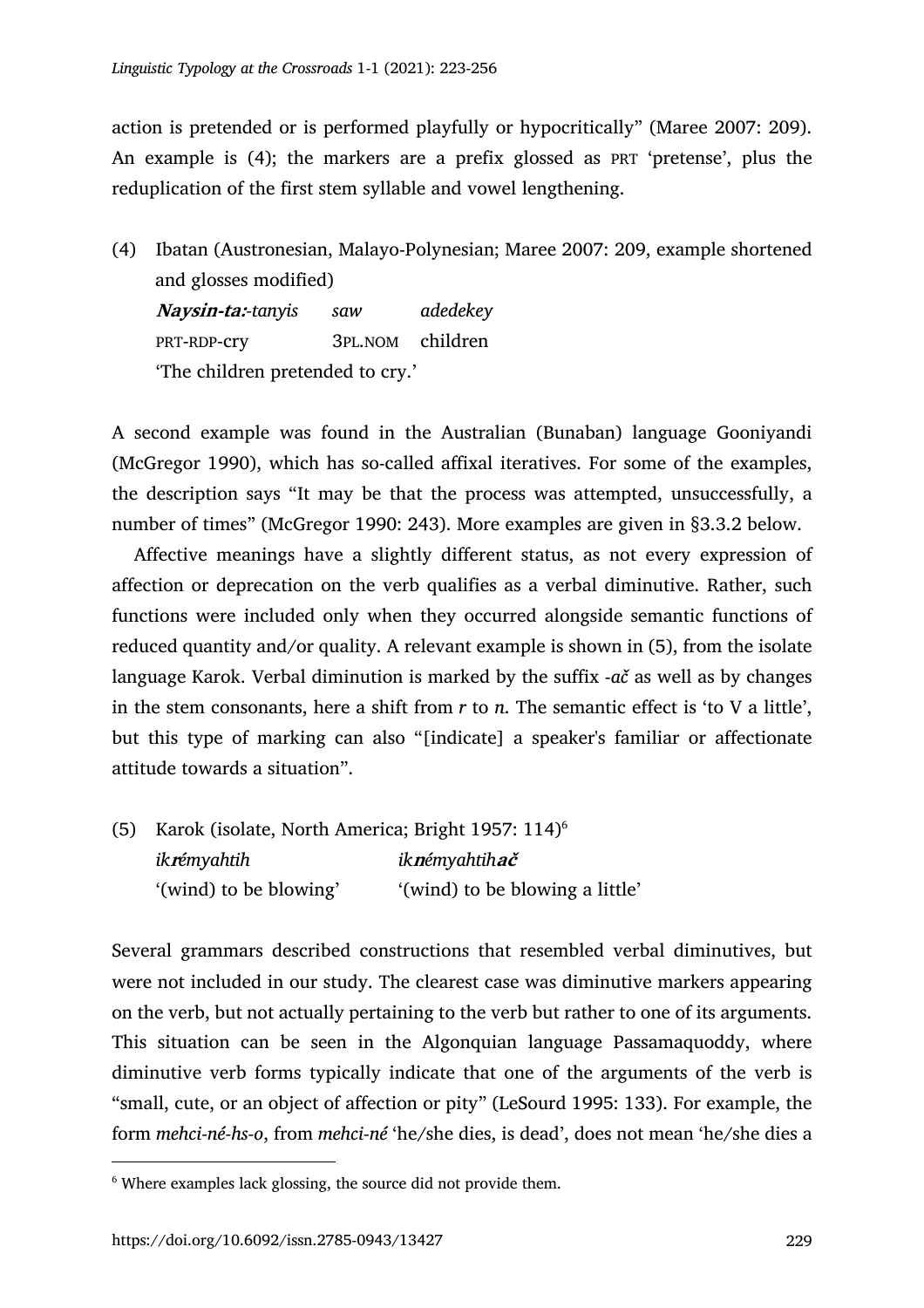little' (if such a meaning makes sense at all) but 'the little one is dead' (LeSourd 1995: 108). A similar situation is discussed for the four Northern American languages Lakhota, Creek, Chicasaw, and Maricopa in Munro (1988), and for the Arawak language Mojeño in Rose (2018). However, participant diminution can sometimes be observed in true verbal diminutives, for example in the language Iquito, which has a "cumulative diminutive" (CUM) with a variety of meanings; see example (6).

(6) Iquito (Zaparoan; Lai 2009: 533)

*Nu=capi-***juu***-yaa-Ø.*

 $3s = \text{cook-CUM-IPFV-EC}$ 

a. 'She is cooking slowly.'

b. 'She is cooking in small portions (i.e. in a small pot) many times in order to make enough food for a meal.'

c. 'A little child is cooking a small portion.'

Among these meanings, (6a) is a case of attenuated action, i.e. verbal diminution, while (6b) and (6c) indicate small participants (the object in b., subject and object in c.). If participant diminution was the only reported meaning (unlike in Iquito), we did not include the construction as a case of a VDim.

A second type of excluded cases can be seen in the Torricelli language Walman (Dryer 2016). In this language, verbs show diminutive agreement with diminutive nouns. This has no consequences for the semantics of the verb, which is why it is not a verbal diminutive according to our typology.

Another case excluded on semantic grounds was the category sometimes glossed as "frustrative" or "avertive", which encodes events intended to happen or on the verge of happening, but not actually occurring. For an action to be attenuated, it is necessary that it has at least been initialised; hence, we distinguish actions that are incomplete or unsuccessful from events that have failed to take place altogether.

In addition, we chose not to consider instances of imperfective or so-called incompletive aspect. Incompletive marking usually does not mean that the action or event is literally incomplete, but that the perspective is on the progress of the event, with the end point out of view. Moreover, including such cases would bloat the category of VDims in an unhelpful and uninsightful way. This is not to say that there is no relation between (im)perfectivity and verbal diminution. For example, Grandi (2009) points out that evaluative suffixes in Italian are more frequently combined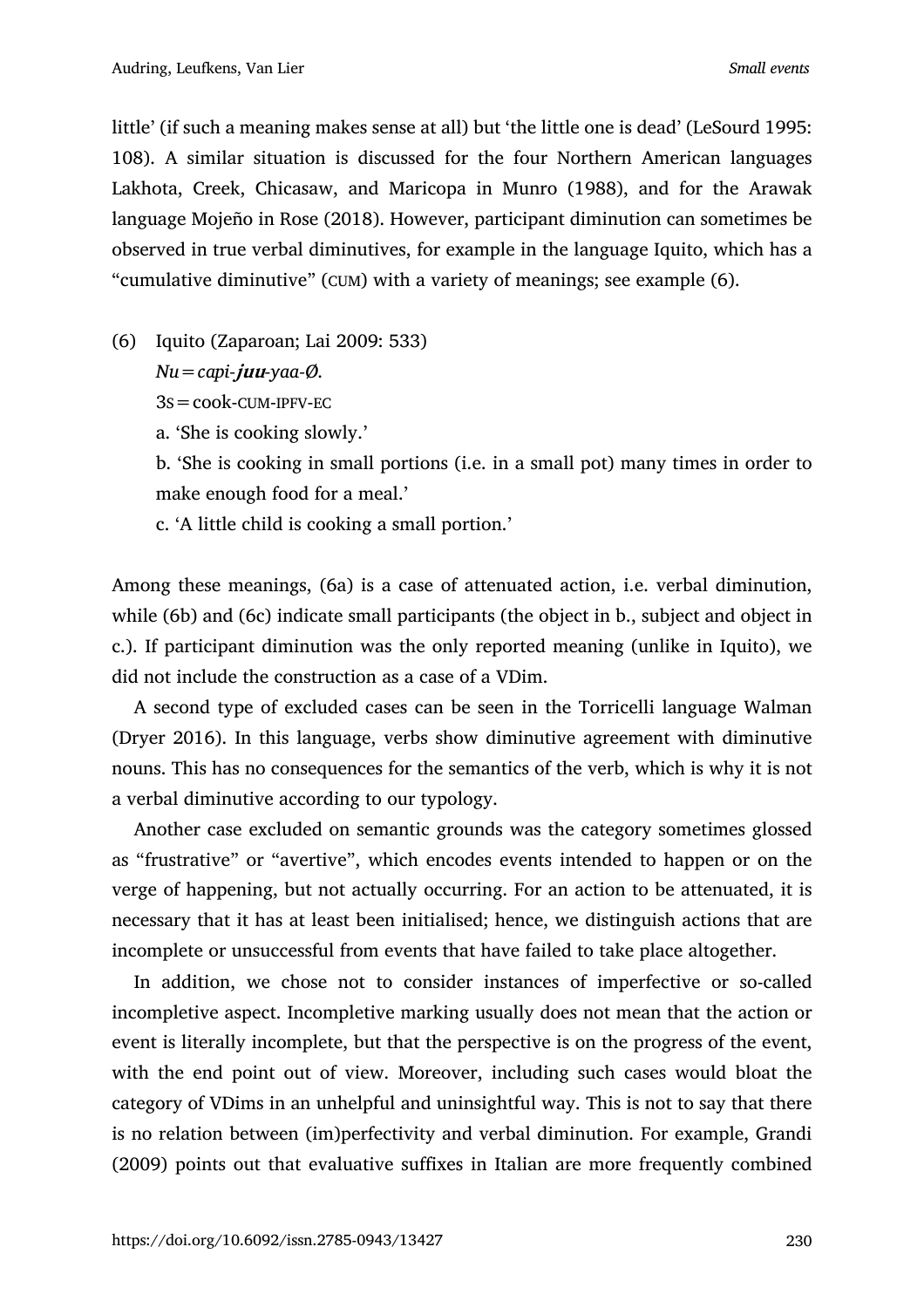with imperfective verbs. We will briefly discuss the relation between verbal diminution and aspect in §4.

Last but not least, we were careful about cases where we could not be sure that the diminution is truly verbal rather than adjectival. This is the case whenever languages express property meanings by verbal lexemes. For example, in the Nilo-Saharan language Lango (Noonan 1992) initial CV reduplication (including tone) has a diminutive function, but is restricted to property-denoting lexemes, which can be used either attributively or predicatively, e.g. *ràc* '(be) bad'  $\rightarrow$  *ràràc* '(be) sort of bad' (Noonan 1992: 174). Such cases, where a diminutive strategy is limited to stative verbs, were excluded from our data.

All potential instances in the grammars were recorded and coded for the type of formal exponent(s) (§3.2) and their functional effect(s) (§3.3). Among the functional effects, we did not only include those that were directly indicative of verbal diminution, but also any other effect described for the markers in question. This resulted in a penumbra of associated meanings, which will be discussed in §3.3. We made special note of cases where attenuation coincided with iterativity (the 'less is more' diminutives, see §3.3.2).

We also included cases that were mentioned in the text but for which no examples were provided. If there was a discrepancy between the gloss and the idiomatic translation, we followed the gloss. Glosses and idiomatic translation in grammars were generally left unchanged. When a source failed to provide glosses, as in example (5) above, we did not construe them ourselves.

#### **3. Results**

#### **3.1 General distribution of VDims**

Our sample yielded 112 VDims in 85 languages. The number of VDims exceeds the number of languages, because some languages have more than one VDim construction. In order to find out whether VDims are especially common in particular language families and/or linguistic areas, we investigated the geographical and genealogical spread by computing the percentage of languages with VDims in the six macro-areas and in the ten language families in our sample from which we included more than one language. The results for the areal distribution are shown in Table 1, ordered by proportion of VDims. Comparing the proportion of VDims per macro-area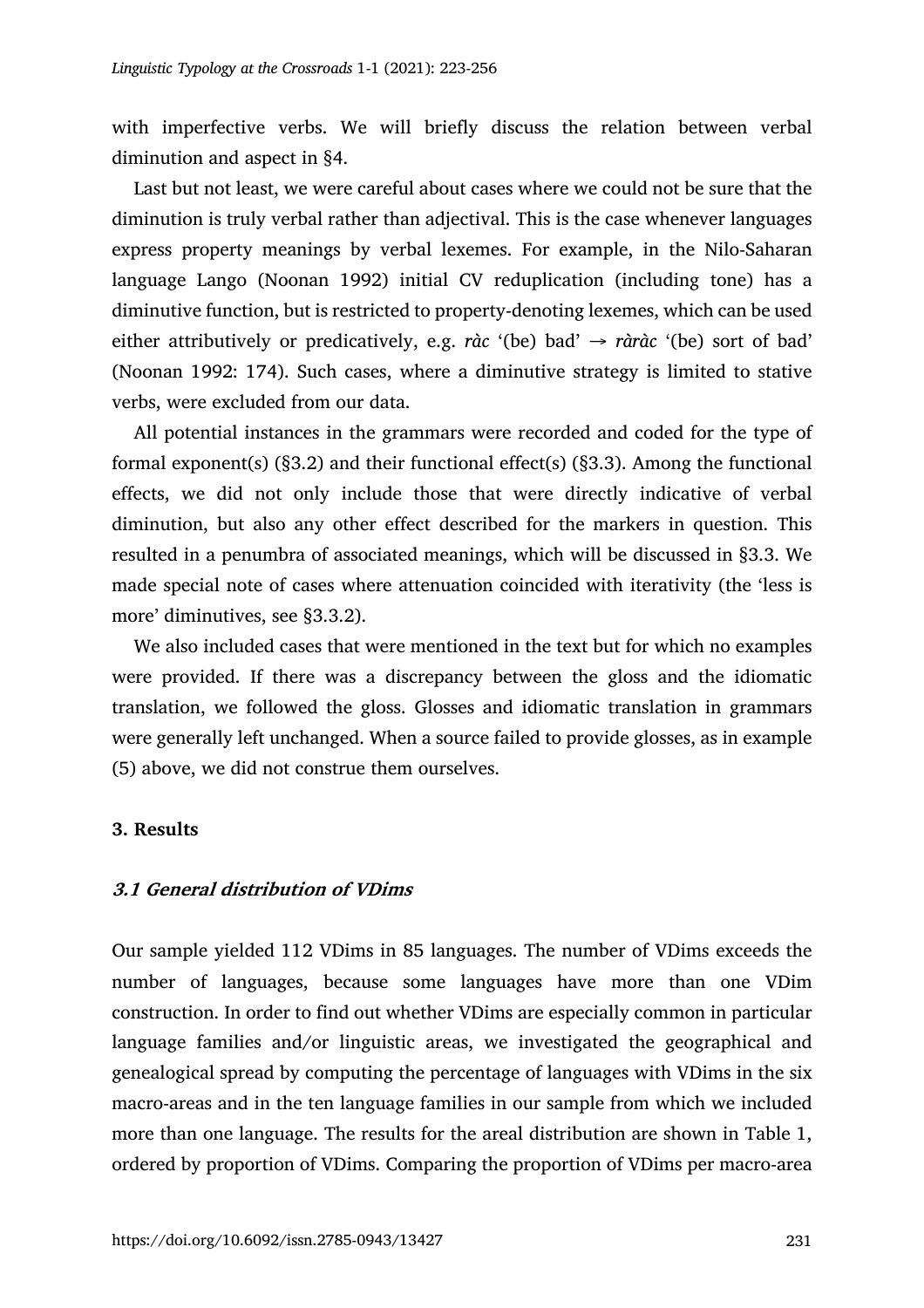**Macro-area Number of languages in sample Number of languages with VDim(s)** South-America 54 22 (41%) North-America 42 16 (38%) Eurasia 36 13 (36%) Papunesia 68 23 (34%) Australia 6 2 (33%) Africa 42 9 (21%) Total 248 85 (34%)

to the proportion of VDims in the total sample, it is clear that VDims are relatively frequent in South-America and relatively uncommon in the languages of Africa (the line in the table separates the areas above average from the areas on/below average).

**Table 1:** Areal distribution of VDim languages.

Table 2 provides an overview of the genealogical distribution of VDims in our sample. The table only includes language families represented by two or more languages in the sample (note that some of the figures are more informative than others due to the higher or lower number of languages in the sample). The percentages show that the number of VDims is relatively high in Austronesian languages, while they are relatively uncommon in the Trans-New Guinean family, in Sino-Tibetan, Nilo-Saharan as well as in Indo-European.

| Family                  |        | Number of languages in Number of languages with |  |
|-------------------------|--------|-------------------------------------------------|--|
|                         | sample | VDim(s)                                         |  |
| Austronesian            | 28     | 18 (64%)                                        |  |
| Creole                  | 2      | $1(50\%)$                                       |  |
| Australian              | 6      | 2(33%)                                          |  |
| Afro-Asiatic            | 7      | 2(29%)                                          |  |
| Niger Congo             | 21     | 5(24%)                                          |  |
| Nilo-Saharan            | 6      | 1(17%)                                          |  |
| Sino-Tibetan            | 6      | 1(17%)                                          |  |
| Indo-European           | 7      | 1(14%)                                          |  |
| <b>Trans-New Guinea</b> | 12     | 1(8%)                                           |  |
| Total                   | 99     | 32 (32%)                                        |  |

**Table 2:** Genealogical distribution of VDim languages.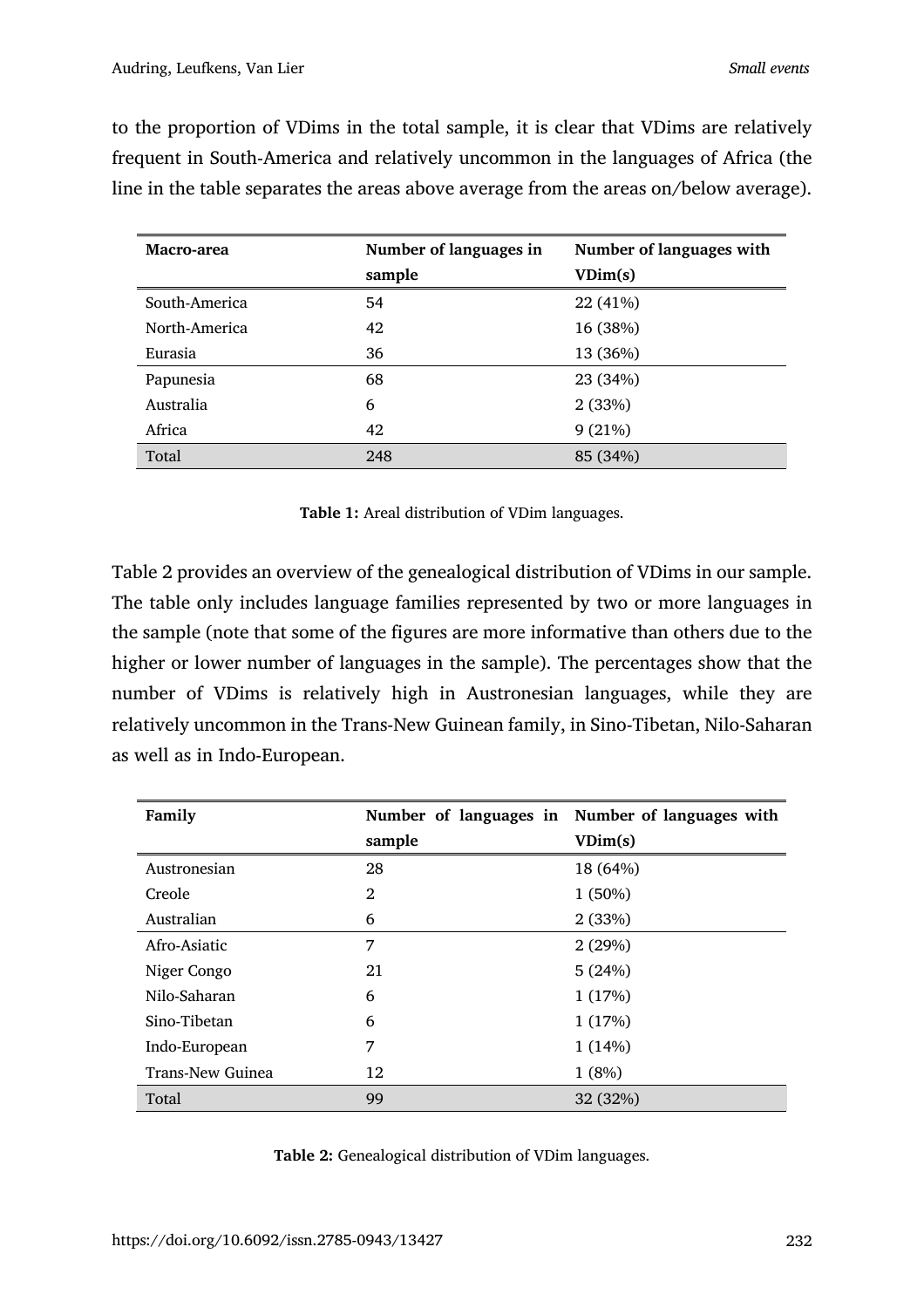In the next two sections, we discuss the formal strategies used in VDim marking and elaborate on their semantic and pragmatic functions.

## **3.2 Form**

Languages make use of a wide variety of strategies to express verbal diminution. These strategies are:

- Affixation (mostly suffixation, occasionally pre- or infixation)
- Reduplication
- Cliticisation
- Freestanding element/particle
- Verbal element (auxiliary, post-verb, serialised verb)<sup>7</sup>
- Base modification (segmental or suprasegmental change)

While Körtvélyessy mentions compounding as a diminution strategy for nouns (the diminutiviser usually being the word for 'child' or 'young', Körtvélyessy 2015: 20), we did not encounter any cases of verbal diminution by compounding.

Before discussing the frequency of the various strategies, we illustrate each with examples.

Affixation is by far the most frequent strategy. Example (7) from Central Alaskan Yup'ik shows suffixation, the examples in (8) from Georgian illustrate prefixation.

(7) Central Alaskan Yup'ik (Eskimo-Aleut; Miyaoka 2012: 653) *tang-***cuar***-tuq* see-DIM-3SG 'He sees a little bit.'

Georgian has three prefixes (called "preverbs") with diminutive-like semantics, plus a fourth translated roughly as 'to V (aimlessly) around', a meaning commonly found with VDims, but analysed as intensification in Hewitt (1995: 164). Example (8a)

<sup>7</sup> Verbal diminutives expressed by serial verb constructions may be more common than our data indicates, as grammars are often unable to exhaustively cover the varied semantic effects of verb serialisation.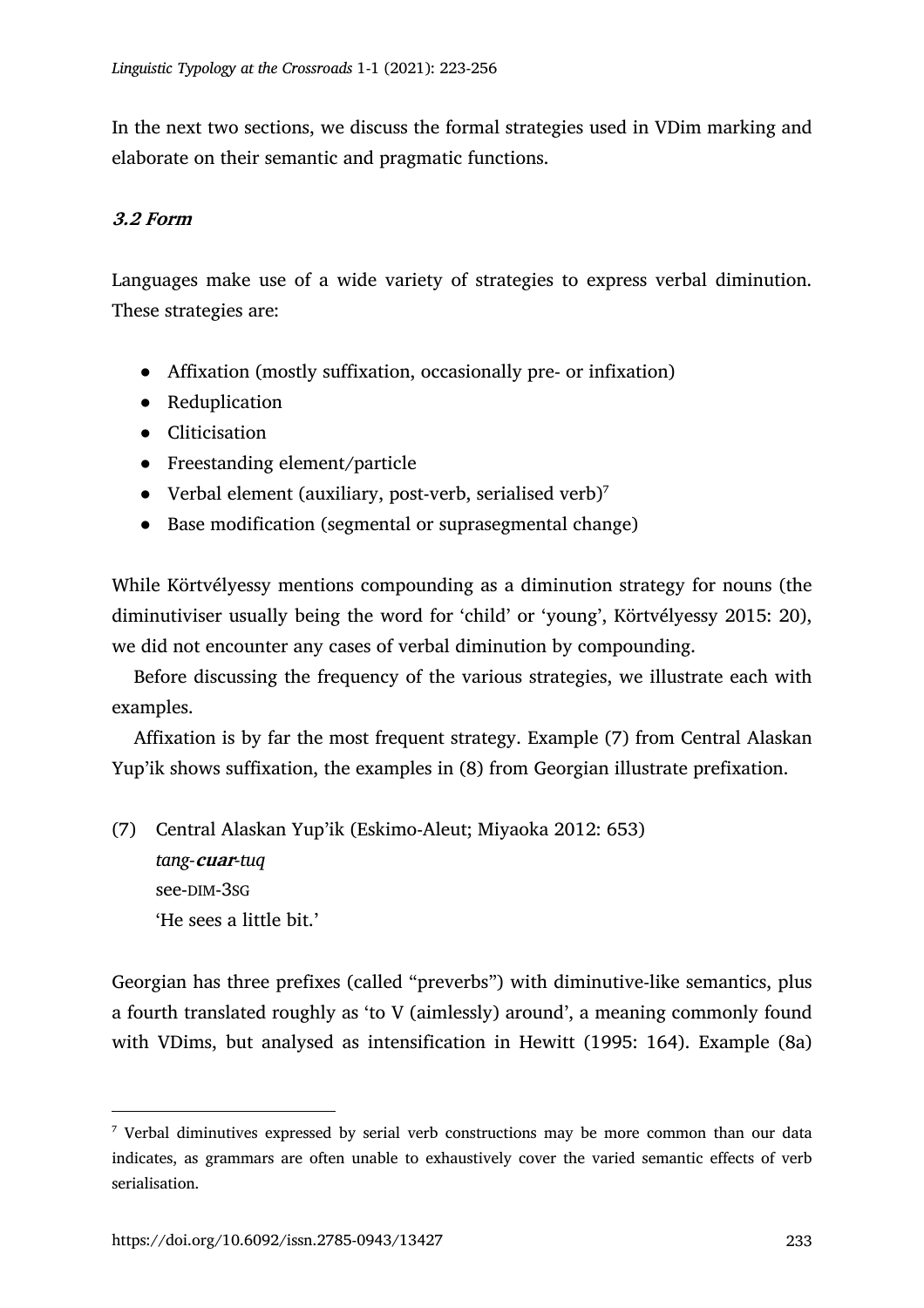shows the prefixes *mo*- and *šer*-, (8b) illustrates the use of *c'a*, and (8c) demonstrates that *c'a-* and *mo-* can occur in combination.

(8) Georgian (Kartvelian; Hewitt 1995: 162-167)

| a.             | darbilda                   | mo-rbilda/ šer-bilda                  |
|----------------|----------------------------|---------------------------------------|
|                | 'X softened.'              | 'X softened a bit.'                   |
| b.             | isauzmeb                   | $c$ 'a-isauzmeb                       |
|                | 'You will have breakfast.' | 'You will snatch a bit of breakfast.' |
| $\mathbf{C}$ . | ic'vimebs                  | $c'$ a-mo-c'vims                      |
|                | 'It will rain.'            | 'There will be a short rainfall.'     |

Reduplication is also highly common. We already saw a case in §2.3 (Jarawara, example (3)), illustrating partial reduplication. Full reduplication is shown in example (9) from Waray.

(9) Waray (Austronesian; Oyzon & Payne in prep., Thomas Payne p.c.)

| a. | káon   | káon-kaon                           |
|----|--------|-------------------------------------|
|    | ʻeat'  | 'eat a little/ playfully'           |
| b. | lakat  | lákat-lakat                         |
|    | 'walk' | 'walk a little/ playfully/randomly' |

Other languages mark VDims by means of cliticisation; one of them is Tariana (example (10)).

(10) Tariana (Arawakan; Aikhenvald 2003: 366, 193) *nha kida=***tuki***=sina* they  $ready = DIM = REM.PST.INF$ 'They must be a little bit ready.'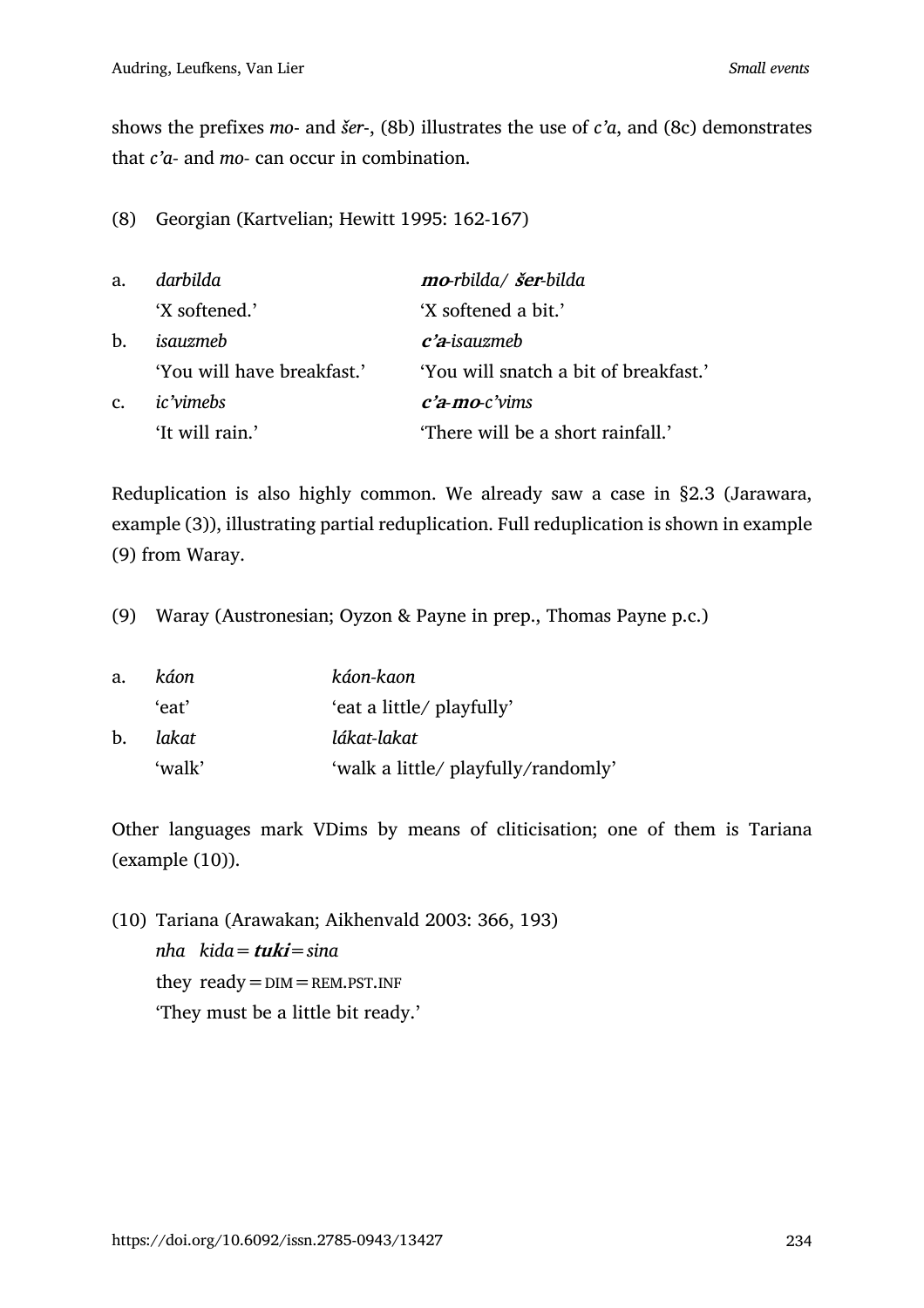The Malayo-Polynesian language Toqabaquita marks verbal diminution by means of a particle, a freestanding non-verbal element.<sup>8</sup> There are three such particles; example (11) shows two of them, glossed as ATTN, i.e. attenuative.

(11) Toqabaquita (Austronesian, Malayo-Polynesian; Lichtenberk 2008: 169) *Nia kai {***thafa/thafeqe***} qono naqa* 3SG 3SG.IPFV ATTN/ATTN sit PRF 'He/she is feeling better now.' (lit.: 'He/she is sitting a little now.') (Said about a person recovering from an illness.)

The same language also has a verbal marker, *sukani*, with a similar meaning, shown in (12).

(12) Toqabaquita (Austronesian, Malayo-Polynesian; Lichtenberk 2008: 168) *Nau ku* **sukani** *mataqi* 1SG 1SG.NFUT be.of.little.degree be.sick 'I am a little sick.'

Free-standing verbal markers of verbal diminution are also found in other languages, where they are described as auxiliaries, postverbs or serial verb constructions. Example (13) shows the attenuative auxiliary *gi* in Bauzi, which has a connotation of 'just, only' and therefore fits the qualitative dimension we will call NON-SERIOUS in §3.3. This language encodes other aspectual distinctions with free words, so *gi* is part of a set, which prompts us to treat it as a grammaticalised, not just a lexical element.

(13) Bauzi (Geelvink Bay; Briley 1976: 8)

*em* **gi** *la lo* I ATTN go doing 'I'm just going.' (nothing special in mind)

The Turkic language Uyghur has post-verb constructions, i.e. verbs following another verb and bearing a generalised meaning (some sources, e.g. Hahn 1998: 390, describe

<sup>&</sup>lt;sup>8</sup> A reviewer pointed out that "evaluative morphology" should imply morphological, i.e. bound markers. In this paper, we use the term only to situate our research amongst other relevant work, without committing ourselves to such limitations.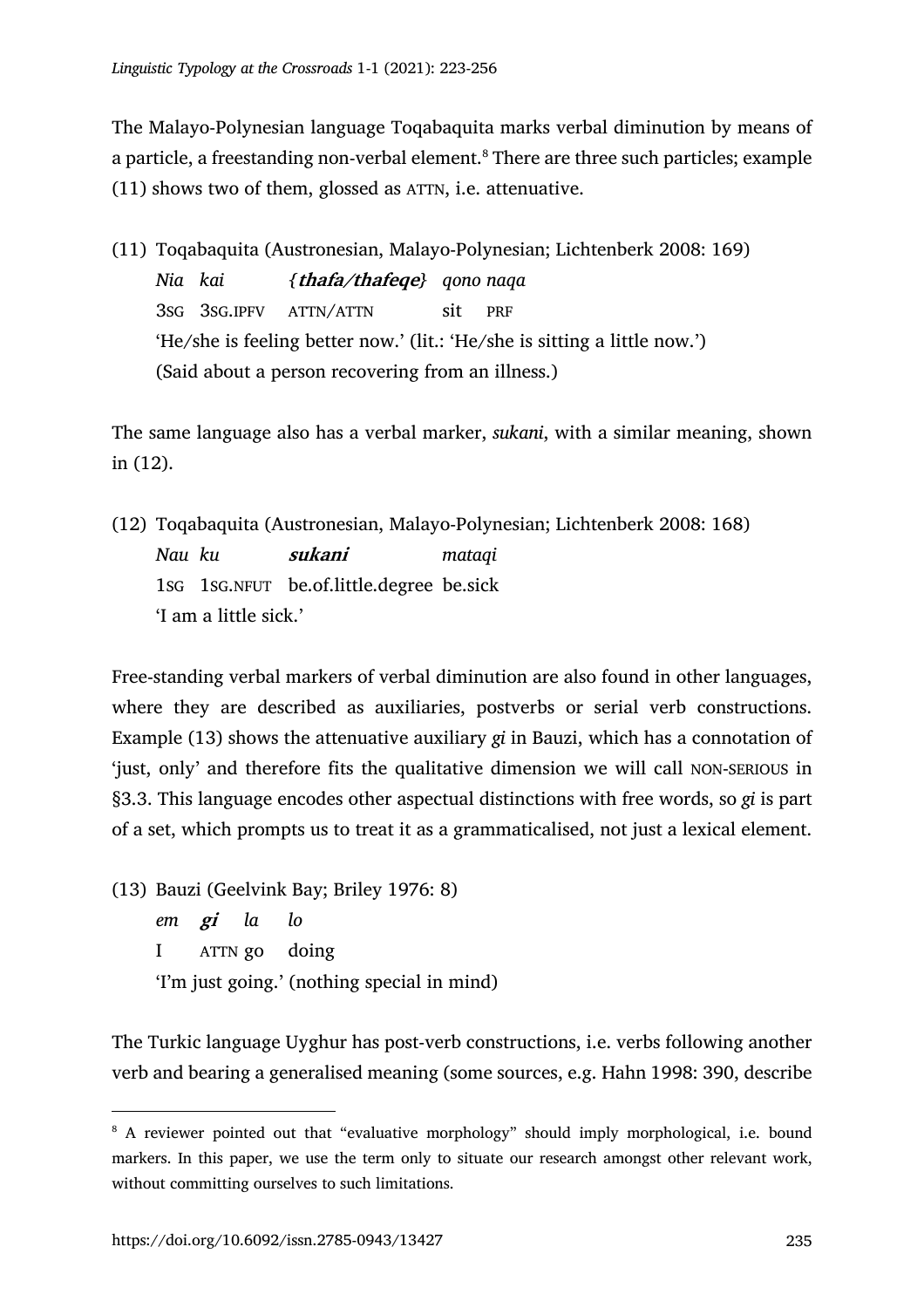them as auxiliaries). VDim meanings can be found with posture verbs such as *oltu(r)-* (lit. 'sit') (Lopnor dialect; Abdurehim 2014: 160) or *tur-* (lit. 'stand') (Hahn 1998: 392).

Last but not least, we find verbal diminution expressed by base modification. Two striking examples come from Beja (North Cushitic) and Huave (Huavean), shown in (14) and (15). In Beja, the alveolar trill  $/r/$  shifts to an alveolar lateral approximant /l/ to form diminutives of nouns, adjectives and verbs. (14) is a verbal example in which the 'smallness' of the action is beautifully evident.<sup>9</sup>

| (14) Beja (North Cushitic; Vanhove & Ahmed 2018: 67) |                                  |  |  |
|------------------------------------------------------|----------------------------------|--|--|
| bir?ik                                               | hi Pik                           |  |  |
| 'fly' (of birds)                                     | 'flutter about' (of butterflies) |  |  |

In Huave, "[d]iminutivization essentially involves raising of all non-high root vowels to high, plus palatalization of any eligible (i.e. coronal) root-final consonants" (Kim 2008: 320). An example is (15).

| (15) Huave (Huavean; Kim 2008: 322) |                |
|-------------------------------------|----------------|
| jajybij                             | <i>jujyuij</i> |
| 'shake'                             | 'shake gently' |

The sound symbolism in diminutives expressed by high vowels has long been recognised as typical (see Jurafsky 1996: 534 for early references).

In rare cases we found combined strategies of suffixation plus reduplication and/or base modification. For example, the Hmong Mien language Western Mien, also known as Xong, shows a combination of full reduplication of the verb, interspersed with two morphemes, *lib* and *daod*, which are not glossed, but characterised as some kind of sound-symbolic units. The process is productive with stative verbs, but also applies to some dynamic verbs and is described as "always having an attenuating effect" (Sposato 2015: 504). (16) shows an example with a stative (a) and a dynamic verb (b).

<sup>&</sup>lt;sup>9</sup> The process shown here is reminiscent of, or even analysable as, a phonaesthemic alternation. Such processes are also associated with evaluative notions like diminutivity and augmentativity; see Willemsen & Miltersen (2020).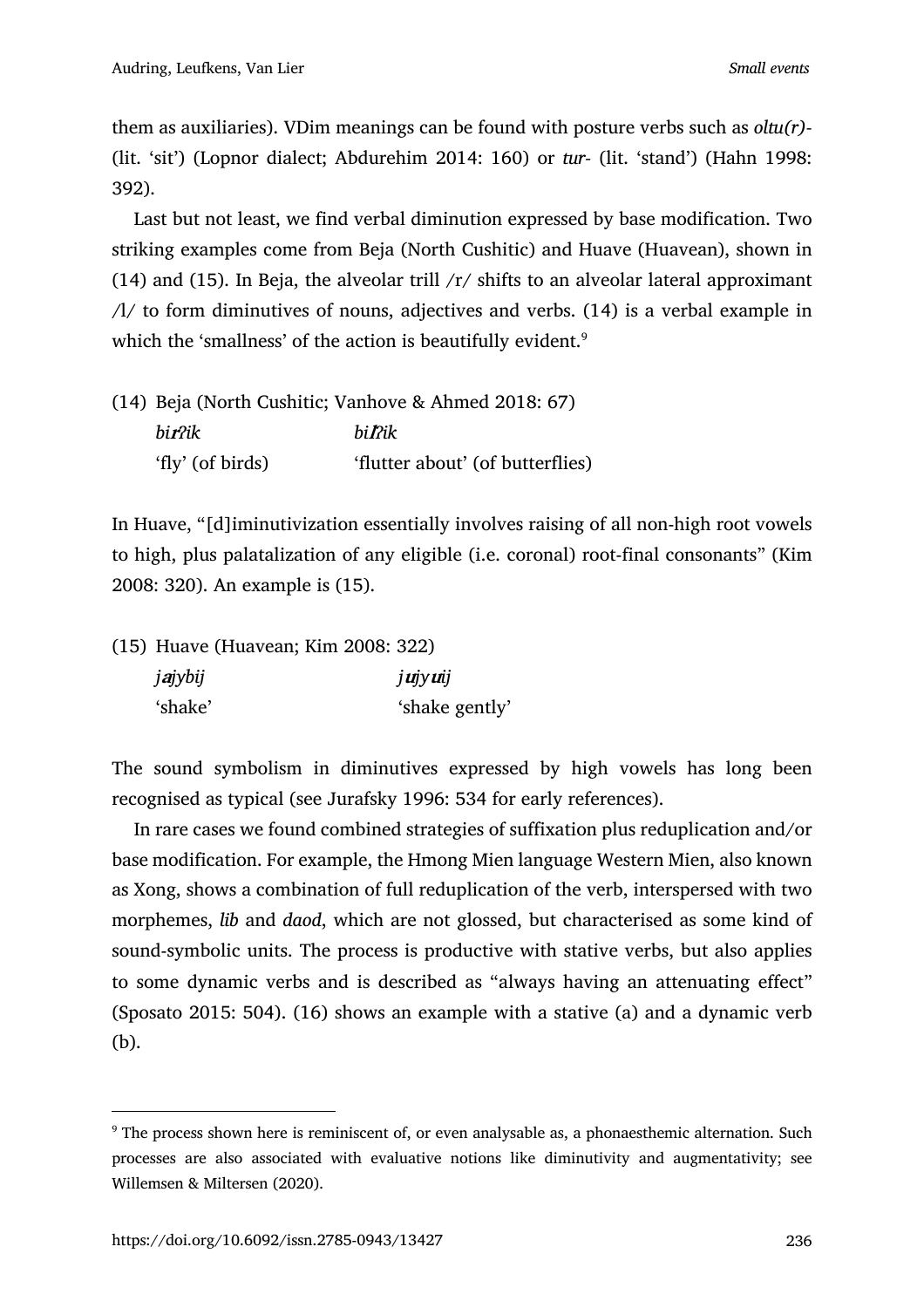## (16) Western Mien (Hmong Mien; Sposato 2015: 504-505)

- a. *Zheit-zhauf giand-***lib***-giand-***daod** outside-door icy-LIB-RDP-DAOD 'It's a little bit icy outside.'
- b. *wel sheit-***lib***-sheit-***daod** 1SG write-LIB-RDP-DAOD 'I've written a little bit.'

The Niger-Congo language Wawa has four suffixes described as pluractionals, iteratives or distributives. They attach to a tonally modified stem, sometimes with reduplication. The example in (17) shows the suffix -*kə́kā*, which "stresses that the actions are done a little bit each time, it can also refer to actions being done jokingly, like pretending to hit someone or doing so only lightly" (Martin 2012: 305) and was therefore identified as a verbal diminutive in the qualitative as well as quantitative domain. The stem vowel *u* is the locus of the tone modification.

| $(17)$ Wawa (Niger-Congo; Martin 2012: 305) |                                |
|---------------------------------------------|--------------------------------|
| gй-                                         | gù-kəkā                        |
| 'fall'                                      | 'fall a little bit many times' |

Table 3 indicates the frequencies of the strategies used in the languages of our sample. Note that the sum of the numbers is, again, higher than the number of VDimlanguages in the sample because some languages employ more than one strategy, either combined or as individual constructions.

| <b>Strategy</b>      |               | Number of constructions Number of languages using |  |  |
|----------------------|---------------|---------------------------------------------------|--|--|
|                      | in the sample | strategy for one or more VDim                     |  |  |
|                      |               | constructions                                     |  |  |
| Affixation           | 54            | 42                                                |  |  |
| Reduplication        | 28            | 27                                                |  |  |
| Cliticisation        | 14            | 10                                                |  |  |
| Freestanding element | 7             | 6                                                 |  |  |
| Verbal element       | 8             | 7                                                 |  |  |
| Base modification    |               | 4                                                 |  |  |

**Table 3:** Exponence of verbal diminution.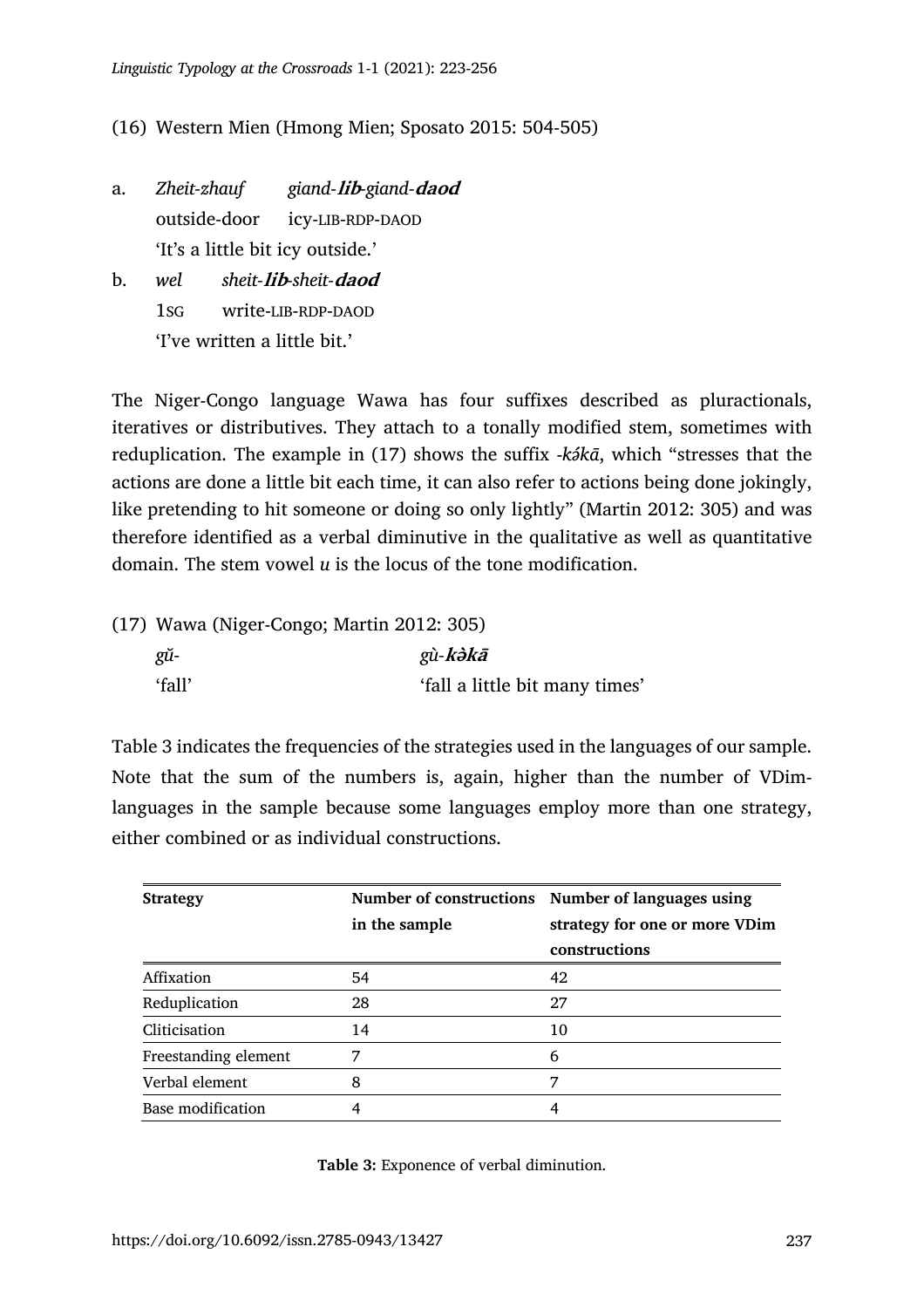The overview shows that affixation and reduplication are by far the most common strategies of verbal diminution across the languages of the world. Diminution by reduplication is particularly interesting, since, as noted in the literature (e.g. Moravcsik 1978: 317), it may appear counterintuitive: principles of iconicity decree that increase in form indicates increase in meaning. We will return to this issue in §4. First, however, we take a look at the various functions of verbal diminutive markers, which show more interesting complexities.

### **3.3 Functions**

### *3.3.1 Earlier observations*

The examples above show that the functions of verbal diminutives vary. This does not come as a surprise: since Jurafsky (1996), it has been noted that diminutives form a "radial category" of related meanings (though see Dressler & Merlini Barbaresi 2001, Fortin 2011, and Mutz 2015 for criticism and alternative proposals). Therefore, it is interesting to explore the semantic effects of verbal diminutives in greater detail.

According to Jurafsky (1996), diminution encompasses a variety of notions, with 'small' and 'child' at the center and meanings such as 'imitation' 'related-to', 'partitive' and 'approximation' at the periphery. In addition, diminutives tend to come with affective meanings, both positive and negative. Figure 1 from Jurafsky shows the proposed universal structure of the diminutive in a semantic map, which also illustrates how the more peripheral meanings relate to the more central ones.



**Figure 1:** Proposed universal structure for the semantics of the diminutive (Jurafsky 1996: 542).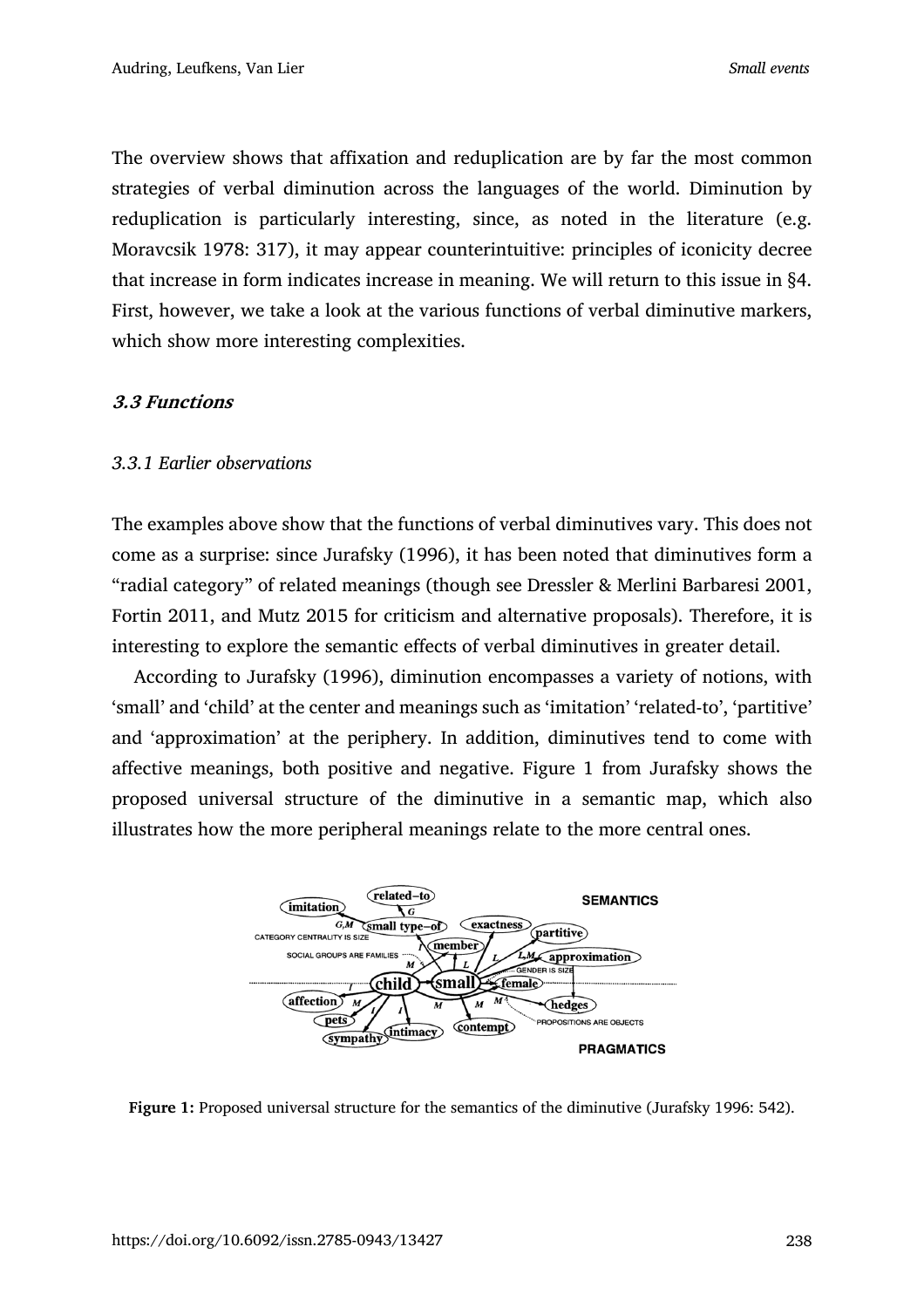Whereas Jurafsky's examples are almost exclusively nominal or adjectival, Weidhaas & Schmid (2015) find that German verbal diminutives in -*el* can be arranged in a similar configuration, with the following list of meanings (Weidhaas & Schmid 2015: 203):

- Semantic attenuation:
	- − low intensity
	- − iterative
	- − small pieces
	- − playful-tentative and playful-pretentive
- Pragmatic attenuation:
	- − language of proximity
	- − contempt
	- − affection and sympathy
	- − trivialisation
	- − euphemism

As we will show in the following, these observations for German are largely corroborated by our sample of languages and other languages discussed in the literature.

# *3.3.2 Cross-linguistic functions of verbal diminutives*<sup>10</sup>

In our sample, we observe eleven semantic and pragmatic categories, listed below, that occur with a certain regularity, as well as a few more idiosyncratic meanings. Assuming the gradable dimensions of verbal meaning introduced in §1, quantity and quality, plus affective meanings, $11$  we can identify six categories directly related to attenuation. These are LOW INTENSITY, SHORT TIME, NON-SERIOUS, INCOMPLETE, EMOTION (AFFECTION/CONTEMPT) and POLITENESS.

<sup>&</sup>lt;sup>10</sup> In this section we will ignore more grammatical functionalities of VDims, such as transitivisation or perfectivisation (see Katunar 2013: 3), effects on telicity, etc.

<sup>&</sup>lt;sup>11</sup> Affective meanings can be called pragmatic, as we did in §2.3, but it should be noted that semantics and pragmatics cannot always be distinguished with certainty. For example, in the category NON-SERIOUS we find both objective meanings such as 'pretend' and affective meanings such as 'careless', as well as in-between cases such as 'playful'.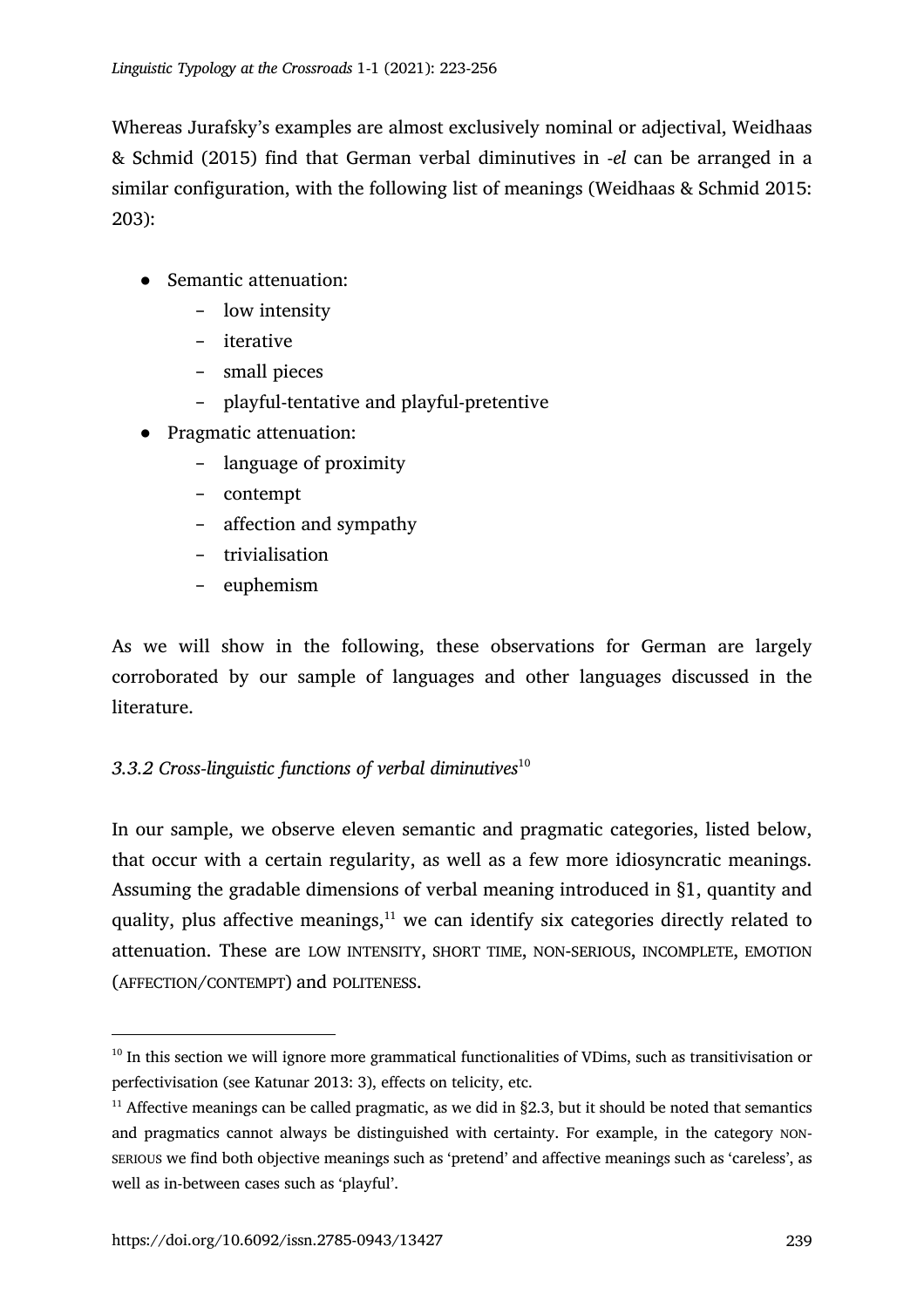The categories referred to as "associated meanings", i.e. SMALL ARGUMENT, ITERATIVE, DISTRIBUTIVE, DURATIVE and INTENSIVE, are not themselves indicative of verbal diminution, but occur as additional effects of the VDim markers. Some of these meanings are surprising, as they are downright contradictory to attenuation.

| LOW INTENSITY                       | quantitative domain |
|-------------------------------------|---------------------|
| <b>SHORT TIME</b>                   |                     |
| <b>NON-SERIOUS</b>                  | qualitative domain  |
| <b>INCOMPLETE</b>                   |                     |
| <b>EMOTION (AFFECTION/CONTEMPT)</b> | affective meanings  |
| <b>POLITENESS</b>                   |                     |
| <b>SMALL ARGUMENT</b>               |                     |
| <b>ITERATIVE</b>                    |                     |
| <b>DISTRIBUTIVE</b>                 | associated meanings |
| <b>DURATIVE</b>                     |                     |
| <b>INTENSIVE</b>                    |                     |

We briefly discuss each group in turn.

The meanings LOW INTENSITY and SHORT TIME represent reduction in the quantitative domain. Example (18) illustrates LOW INTENSITY in the Niger-Congo language Noni.

| (18) Noni (Niger-Congo; Hyman 1981: 35) |                    |  |
|-----------------------------------------|--------------------|--|
| kám                                     | kám-cé             |  |
| 'squeeze'                               | 'squeeze a little' |  |

SHORT TIME is also frequent, often with descriptions such as 'limited duration' or 'for a while'. Interestingly, we find temporal attenuation both manifested as 'rapidly' (Urarina; Olawsky 2006: 472) and 'slowly' (Toqabaquita; Lichtenberk 2008: 169, see example (30) in §4). Another special case is the Muskogean language Creek, which uses the diminutive suffix to express closeness in time, i.e. 'just now' (Martin 2011: 234). The basic temporal meaning is nicely illustrated in example (19) from Kolyma Yukaghir.

(19) Kolyma Yukaghir (Yukaghir; Maslova 2003: 276) *morie*- *morie-***s'i:***-* 'wear' 'wear for a short time'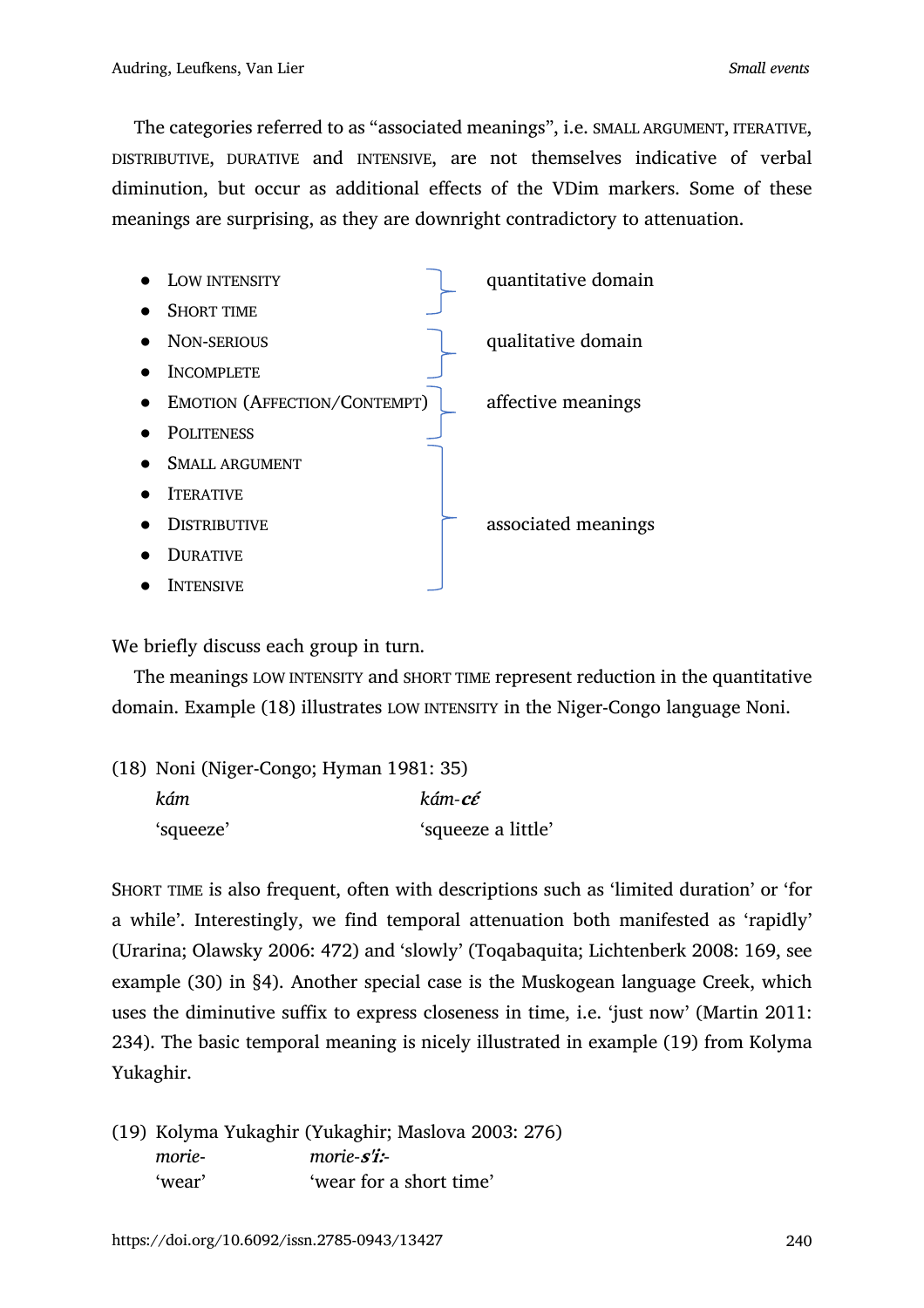As anticipated in §1, our catalogue of meanings does not list SMALL SPACE, as reduction in a spatial sense is rare; our sole example is from Yurakaré, as shown in (20). Note that this example could also be interpreted as reduction in intensity.

(20) Yurakaré (Yurakaré; van Gijn 2006: 120, cited in Körtvélyessy 2015: 78) *ana-ja-lë baja-***nñu***-ø*  DEM-MEA-AMP subside-DIM-3 'The water has subsided a little.'

Within the qualitative domain, we see reduction in the dimension of seriousness and/or effort, which we labeled NON-SERIOUS, and in the dimension of completeness and/or success, for which we use the term INCOMPLETE.

The former category encompasses a variety of meanings, the most common being 'playful' and 'pretend to' (this includes the meanings described by Weidhaas & Schmid 2015: 203 as playful-tentative and playful-pretentive). Other variants are described as 'relaxed attitude', 'less purposeful', 'careless' or 'aimless'. We also included meanings translated as 'just', 'simply' or 'merely', which fit the general impression of low dedication and effort. An example of the 'aimless' meaning is given in (21). The diminutive is formed by partial reduplication (plus, in this particular verb, the addition of the vowel *o*).

(21) Palauan (Austronesian, Malayo-Polynesian; Josephs 1975: 236) *merael ̹ mer̹* **ero***ael* 'walk' 'walk aimlessly'

The category INCOMPLETE subsumes meanings of the type 'partially done' or 'accomplished to a lesser extent than expected'. In addition, we included cases where the action is attempted but not completed. For example, the Papuan language Imonda shows verb complexes with an extra root following the stem. There are several such roots; the forms and their semantics are illustrated in (22).

(22) Imonda (Papunesia; Seiler 1985: 103-104)

a. *nagtõ* 'incomplete' (as in 'I have chopped the tree halfway through')

b. *sabeha* 'pretend', "indicates that the event depicted by the lexical verb is in some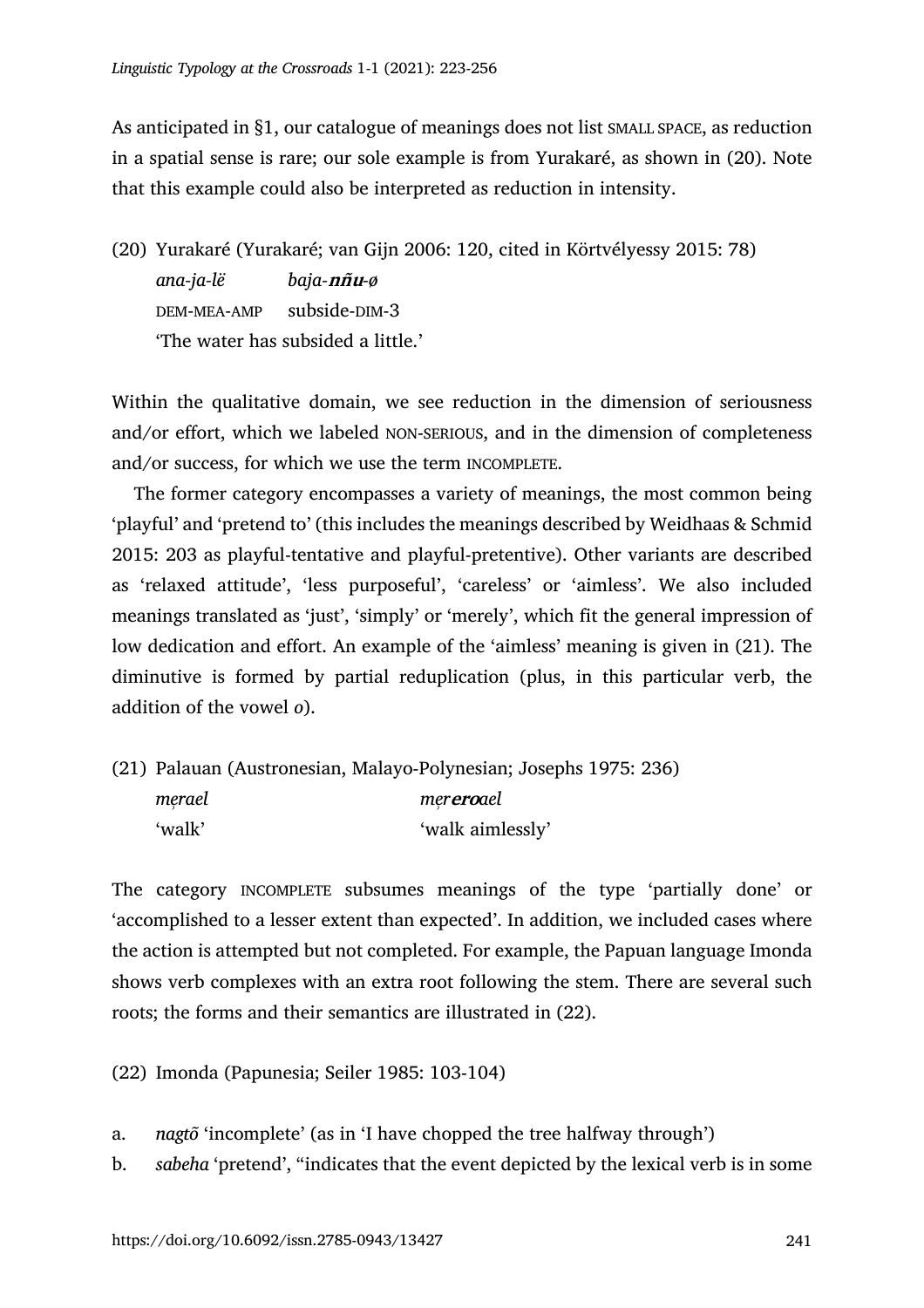sense not 'the real thing', that it was only begun but not finished." (Seiler 1985:  $104$ <sup>12</sup>

- c. *sëlõh* 'in vain' (without success)
- d. *nòg* 'incomplete' (like *sabeha*) or 'in vain' (like *sëlõh*)

All of these fit the wider category we are describing here.

Affective meanings manifested themselves in two basic ways, one we refer to as EMOTION (AFFECTION/CONTEMPT) the other as POLITENESS. As to the former group, grammars sometimes mention 'speakers' feelings' or qualify the action or event as 'close to the speaker', without specifying a positive or negative thrust of the emotions in question. In most cases, however, affective meanings were explicitly identified as positive (fondness, approval or compassion) or negative (disparagement, trivialisation). It is worth noting that emotions could be linked either to the action or to a participant. The former situation can be seen in German, which has a number of verbs for touching events, such as *kuscheln* 'to cuddle', *streicheln* 'to stroke', *hätscheln* 'to pet' or *tätscheln* 'to pat'. All of these contain the diminutive suffix -*el*, which here transports positive connotations of intimacy.13 The latter situation, which appears to be more common, can be seen in Chukchi, where the diminutive can express "both fondness and disparagement" towards a participant (Dunn 1999: 268; examples in (23) are shortened).

(23) Chukchi (Chukotko-Kamchatkan; Dunn 1999: 268)

- a. *ilu-ke q-ə-twa-***qaat***-ə-rkən* move-NEG INT-E-be-DIM-E-PROG 'Stop it you little [idiot]!'
- b. *jəlqet-***qeet***-ɣʔi* sleep-DIM-TH 'He fell asleep, the poor little thing.'

Such cases were only included if they occurred alongside meanings of reduced quantity and/or quality, as outlined in §2.3. This is true for Chukchi; witness example

<sup>&</sup>lt;sup>12</sup> The verb root *sabeha* also shows the attenuative meaning NON-SERIOUS.

<sup>&</sup>lt;sup>13</sup> Jurafsky (1996) lists "intimate" as a separate category. As this meaning only occurred once in our dataset, we included it under EMOTION.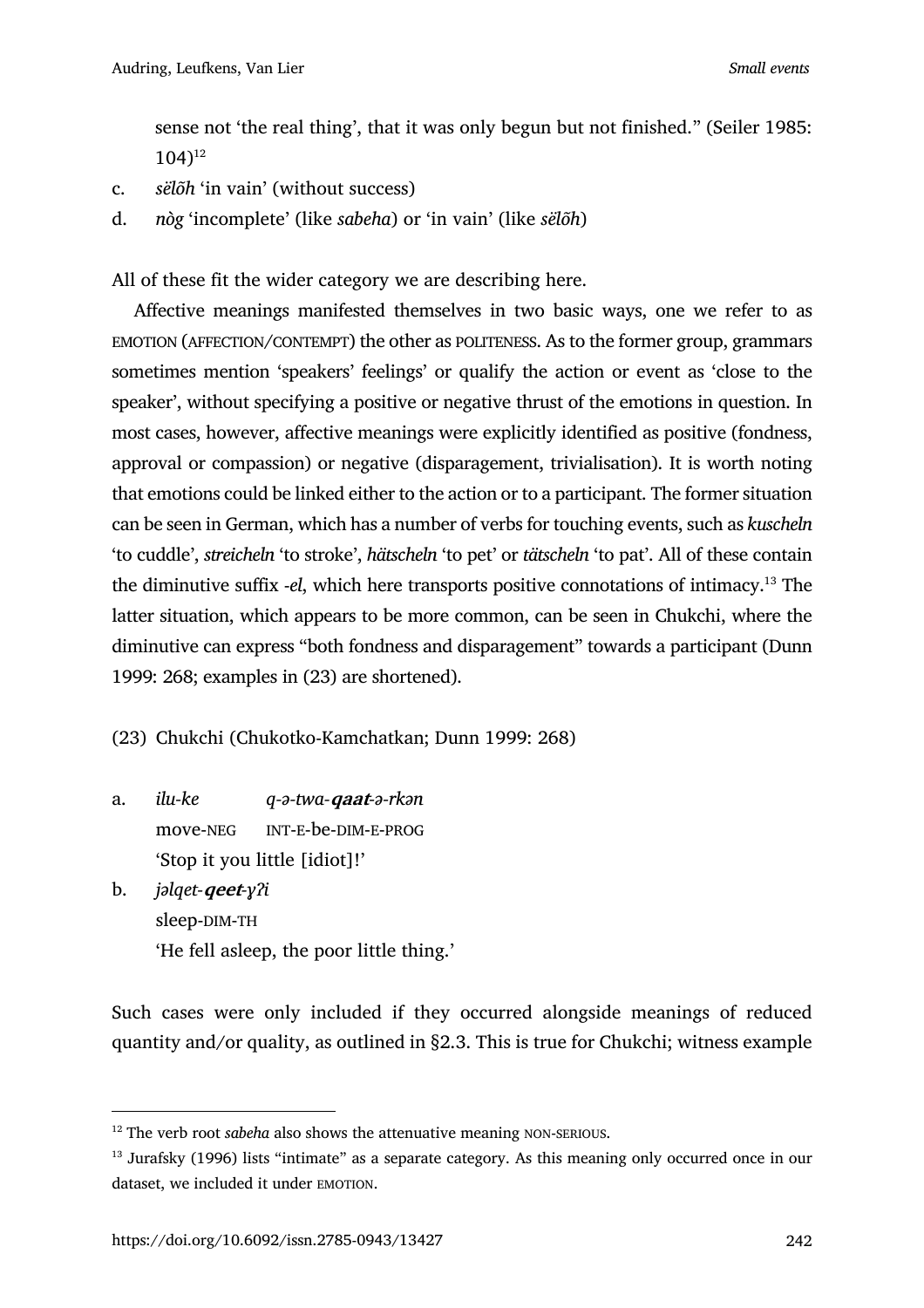(2), repeated here for convenience, which contains the marker -*qeet*- used as a true verbal diminutive.

(2) Chukchi (Chukotko-Kamchatkan; Dunn 1999: 268) *e-mec-pintəqet-***qeet***-lin* PRF-APPR-show.self-DIM-3SG 'It showed itself slightly.'

In addition, verbal diminutives can be used as POLITENESS markers, e.g. to soften imperatives or requests or to express self-deprecation. The first can be seen in Mandarin Chinese  $(24)$ ,<sup>14</sup> the second in Zulu  $(25)$ , both expressed by reduplication.

- (24) Mandarin Chinese (Sino-Tibetan; Li & Thompson 1981: 235) *qǐng nǐ bǎ mén* **kaǐ-kaǐ** please 2SG BA door open-open 'Please open the door.'
- (25) Zulu (Niger-Congo, Atlantic Congo; Van der Spuy & Mjiyako 2015: 520) *ngi-ya-***cul-a-cul-a** 'I'm just singing a bit.'

Among the associated meanings, which are not themselves indicative of verbal diminution but were described as meanings for the same markers, we see semantic effects related to the participant, in other words, to a verbal argument. This situation is mentioned in §2.3 above and illustrated with example (6) from Iquito; example (23) from Chukchi is another case in point. This category, which we call SMALL ARGUMENT here, comes in various shades of meaning, from 'small participant', especially 'child', to 'toy' and 'small pieces' (a category also identified by Weidhaas & Schmid 2015). An example for the latter is found in the Austronesian language Nias Selatan, where "initial-syllable-reduplication indicates that the action is done many times, often with the sense that the actions are small ones, or result in many small pieces" (Brown 2001: 529). The 'small pieces', though not the 'small action' meaning can be seen in (26). This case was included by virtue of the verbal 'small action' meaning mentioned in the source.

 $14$  We owe this example to Olsson (2012).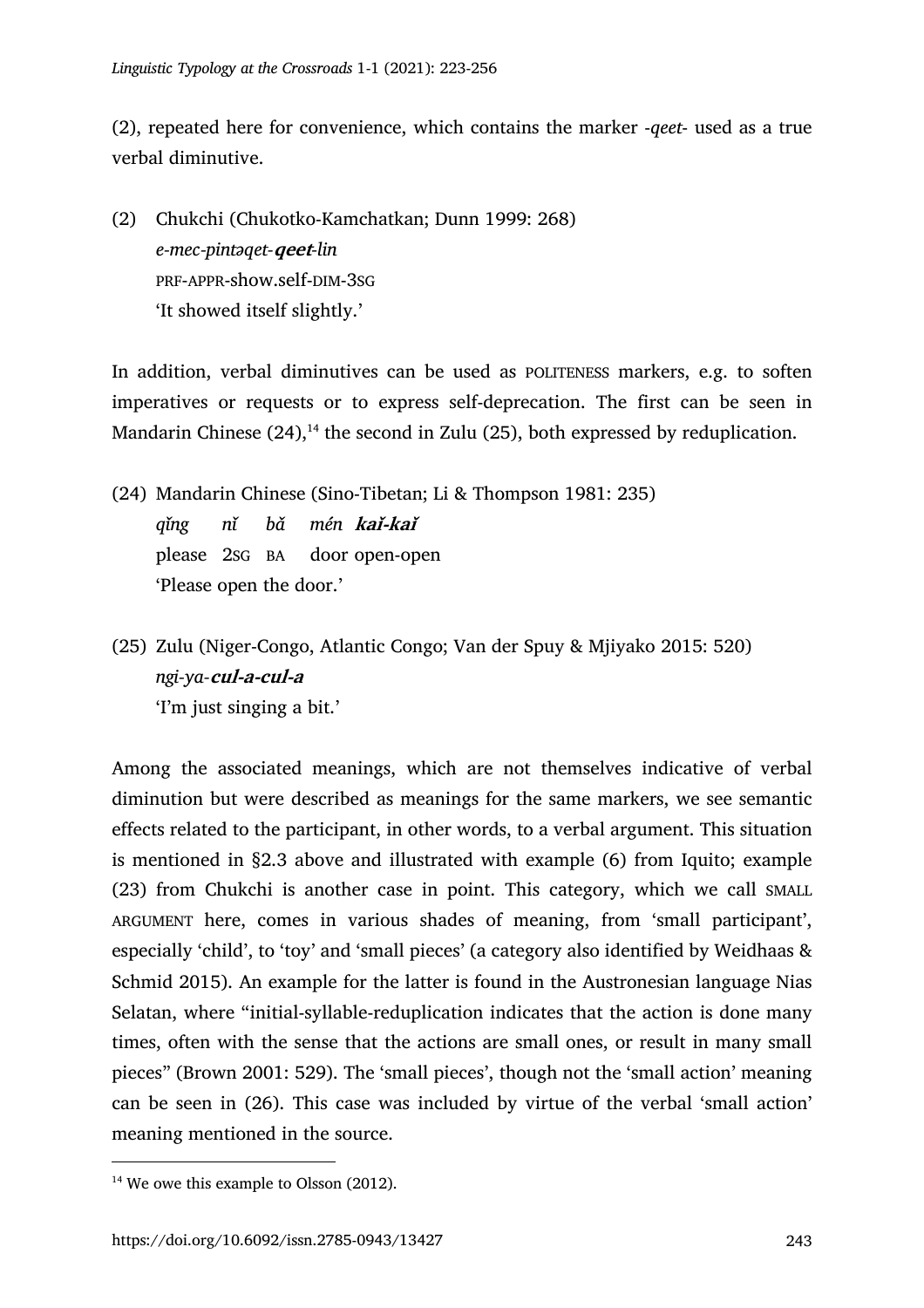(26) Nias Selatan (Austronesian; Brown 2001: 529) *I-***ta***-taba geu* 3S.RLS-RDP1-cut wood:MUT 'He cut up the wood (into many small pieces).'

In addition, we see argument-related affective meanings, such as in Chukchi. Taken broadly, this category also encompasses verbs used mostly or exclusively towards or in reference to children. An example can be found in German (27).

(27) German (Indo-European; personal knowledge) *fremd fremd-***el***-n* 'strange' 'be shy with strangers'

While shyness with strangers can also be felt by adults, the verb *fremdeln* is specifically used for children, often referring to a typical developmental phase in early childhood.

Of the other associated meanings, three are aspectual in nature, i.e. ITERATIVE, DISTRIBUTIVE and DURATIVE. Iterativity is a common meaning accompanying verbal diminutives. Being a more conspicuous or simply better-known category, iterativity is sometimes taken to be the central meaning of the relevant forms, which are then glossed as "iteratives, "frequentatives" or even "pluractionals", while their semantic profile also contains evidence of attenuation. We saw an example in the language Wawa (example (17), repeated for convenience).

| $(17)$ Wawa (Niger-Congo; Martin 2012: 305) |                                |  |
|---------------------------------------------|--------------------------------|--|
| gŭ-                                         | gù-kətkā                       |  |
| 'fall'                                      | 'fall a little bit many times' |  |

The marker -**kə̀k<sup>ā</sup>** is referred to as a "pluractional" in the grammar, while – repeating the quote from §3.2 – "it can also refer to actions being done jokingly, like pretending to hit someone or doing so only lightly" (Martin 2012: 305), which means that it doubles as a verbal diminutive.

The polysemy between verbal diminution and pluractionality suggests that there is a connection between the two (see Mattiola 2017, 2019 for a semantic map of pluractionality, which can be linked to the conceptual space we are discussing here). Similar relations, i.e. between verbal diminution and iterativity, are discussed in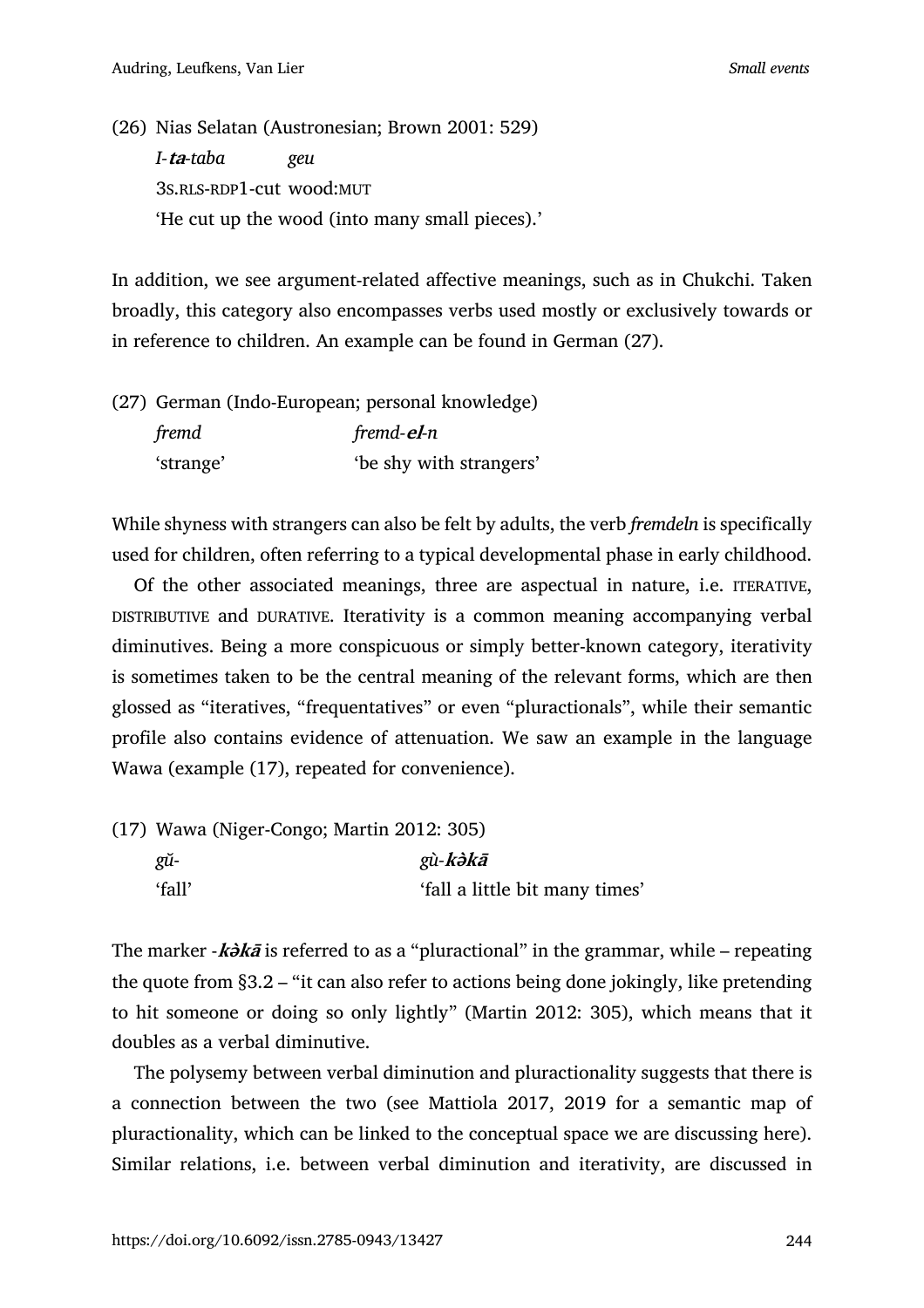various places in the literature, e.g. by Amiot & Stosic (2014) for French, Katunar (2013) for Croatian, Grandi (2009) and Tovena (2011) for Italian, and Weidhaas & Schmid (2015) for German. Such polysemy patterns are somewhat paradoxical, as they involve a contradiction which Tovena (2011) refers to as "small is many" and we like to call "less is more": diminution equals reduction, while iterativity equals increase. Explanations offered in the literature are mostly along the lines of Cusic (1981), who argues that event plurality comes in two kinds, a) repetition of the event and b) repetition *within* the event. The latter constitutes the link to verbal diminution, as introducing repetition within the boundaries of an event reduces the size of the subevents (see Tovena 2011, Amiot & Stosic 2014, François 2004 and Kouwenberg & LaCharité 2005 for similar arguments).

A category that is easier to reconcile with attenuation is DISTRIBUTIVE, i.e. 'little by little', 'here and there' or 'one by one'. For example, the language Nias Selatan we saw in (26) can use initial-syllable-reduplication not only to indicate small actions or small pieces, but also for distributive actions, as in (28).

(28) Nias Selatan (Austronesian; Brown 2001: 529, glosses slightly adjusted) *La-ta-taru zinanö* 3PL.RLS-RDP-plant seedling:MUT 'One plants the seedlings one by one (in a wet rice field).'

The intuitive relation between attenuation and distributivity is nicely explained by Hyman (1981), who writes that in the Niger-Congo language Noni "30% [of the attenuative verb forms attested] have the meaning 'here and there' or 'little by little' [...]. This interpretation derives from the attenuative meaning: instead of performing an action all at once as a single event, one attenuates the action into a sequence of smaller events" (Hyman 1981: 36; Hyman analyses this as verbal plurality and reserves the term "distributive" for a different suffix, but translates both the same way, as 'several times').

Finally, the less-is-more paradox manifests itself in two further variants, i.e. the categories DURATIVE (or 'continuous') and INTENSIVE, which quite clearly contradict the core meanings of VDims, SHORT TIME and LOW INTENSITY, but nevertheless occur with a certain frequency in our dataset. A striking example can be found in the language Westcoast Bajau, where full reduplication can have contradictory meanings, even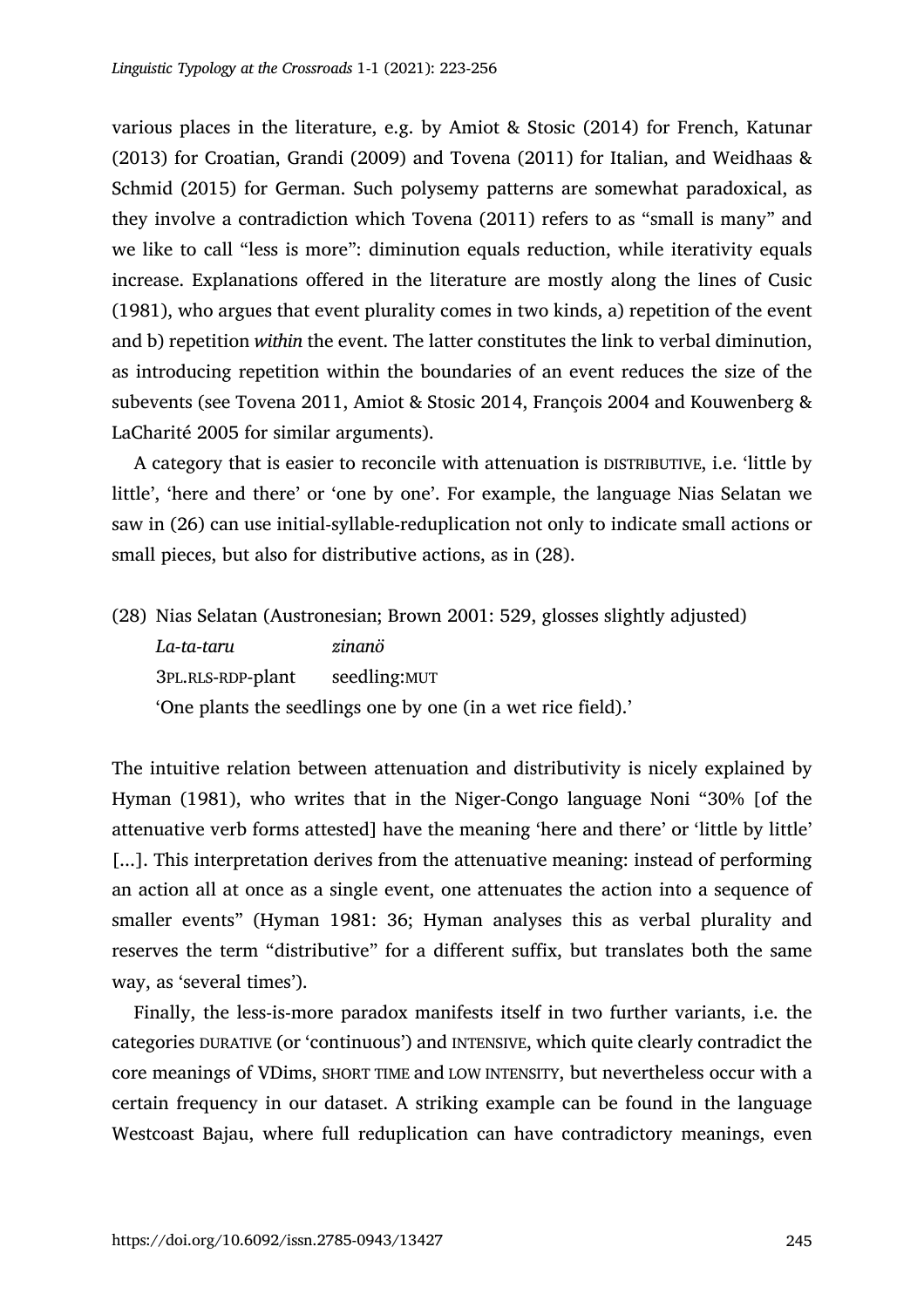with the same verb (example (29) shows reduplication of the verb *keet* 'to glow'; meaning a. corresponds to our INTENSIVE).

(29) Westcoast Bajau (Austronesian; Miller 2007: 81)

## **keet-keet**

- a. 'to burn brightly' (emphatic meaning)
- b. 'to burn dimly' (diminutive meaning)
- c. 'to burn over a period of time' (continued action meaning).

The fact that these patterns are found specifically with reduplication is probably motivated by iconicity. We refer again to Kouwenberg & LaCharité (2005), who address the less-is-more paradox in relation to reduplication in three Caribbean Creole languages.

In addition to the meanings discussed in this section, we found individual cases of meanings like 'incipient action', 'habitual', 'counterexpectation', and a particularly expressive function called "diminuendo" ('less and less', the language is Palauan, shown in example (21)).

| Quantitative             | Qualitative    | Affective                | Associated | N of VDim constructions |
|--------------------------|----------------|--------------------------|------------|-------------------------|
| meanings                 | meanings       | meanings                 | meanings   | per combination         |
| $+$                      |                |                          |            | 31                      |
| $\overline{\phantom{a}}$ | $+$            |                          |            | 12                      |
|                          |                | $+$                      |            | (0)                     |
|                          |                |                          | $+$        | (0)                     |
| $+$                      | $+$            |                          |            | 14                      |
| $+$                      |                | $+$                      |            | 5                       |
| $+$                      |                |                          | $+$        | 13                      |
| $\overline{\phantom{0}}$ | $+$            | $+$                      |            | $\mathbf{0}$            |
|                          | $+$            |                          | $+$        | 10                      |
|                          |                | $^{+}$                   | $+$        | (0)                     |
| $+$                      | $+$            | $+$                      |            | $\overline{4}$          |
| $+$                      | $+$            | $\overline{\phantom{a}}$ | $+$        | 12                      |
| $+$                      | $\blacksquare$ | $+$                      | $+$        | 7                       |
|                          | $+$            | $+$                      | $+$        | $\boldsymbol{0}$        |
| $+$                      | $+$            | $+$                      | $+$        | 4                       |
| Total                    |                |                          |            | 112                     |

|  | Table 4: Frequency of combinations of meanings. |  |
|--|-------------------------------------------------|--|
|  |                                                 |  |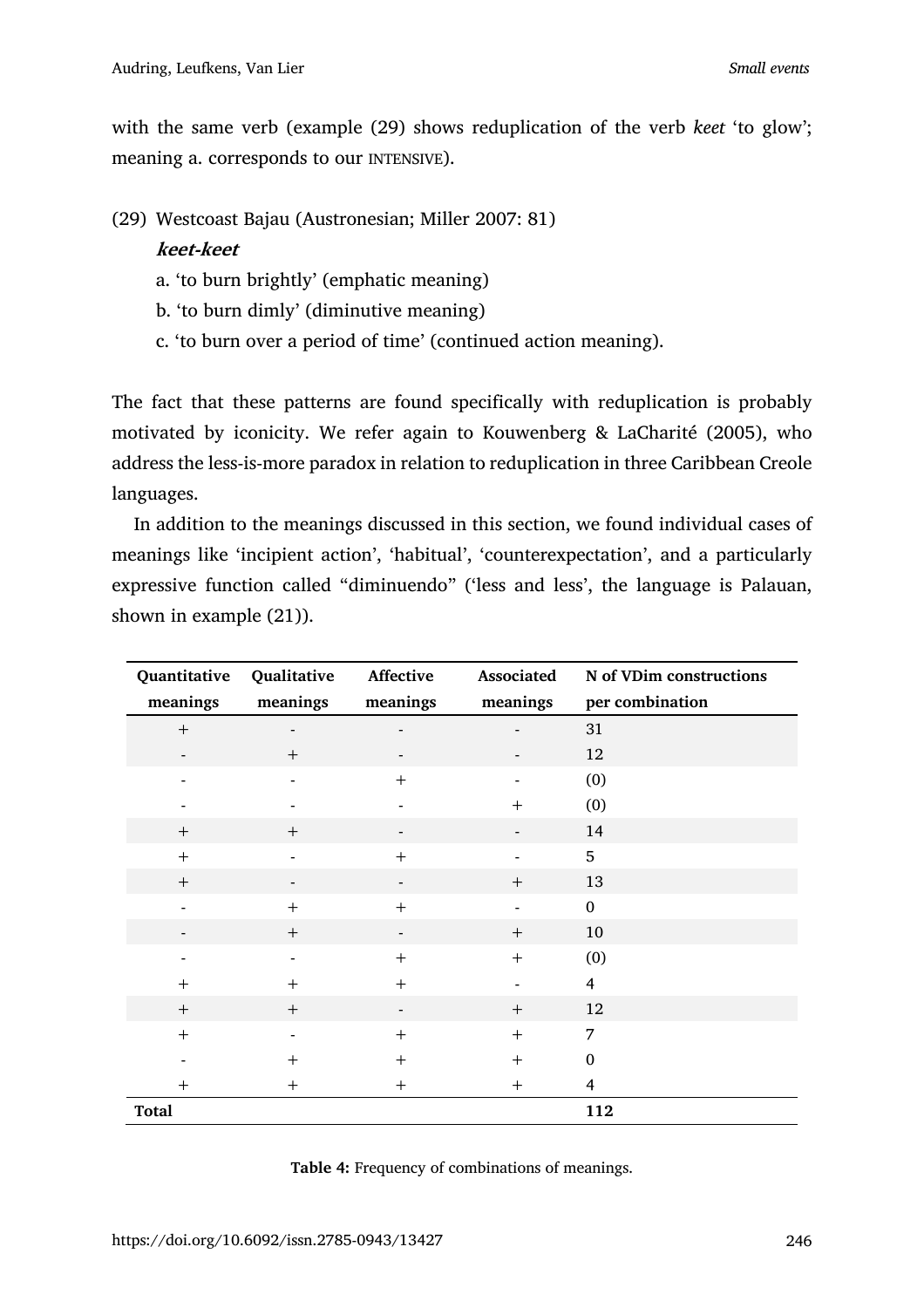The zeroes in brackets follow from our methodology: affective and associated meanings

were not considered unless they accompanied quantitative or qualitative meanings. To round off this section, Table 4 illustrates the frequency in which meanings occurred in combination in our sample.

The overview shows that purely quantitative meanings, i.e. LOW INTENSITY or SHORT TIME, were clearly the most common scenario. All combinations with ten or more instances are highlighted in grey. It should be noted that the meanings summarised under "associated meanings" are highly heterogeneous, which explains the fairly high number of signs  $+$  in this column.

#### **4. Further issues of interest**

Before concluding, we would like to offer a brief look at a number of issues we could not address, but which seem worthwhile avenues for further research.

First of all, we mentioned a number of contradictory meanings involving attenuation on the one hand and pluractionality, durativity or intensity on the other, subsumed under "less is more". This is not the only paradox in the realm of verbal diminution (and in diminutives in general). Another such paradox lies in the fact that diminutives can be associated both with positive and negative affective meanings. Jurafsky (1996) proposes a way out by assuming two core meanings, "child" and "small", and analysing "affection" as derived from "child" by means of inference (see Figure 1 in §3.3.1), while "contempt" is seen as metaphorically related to "small". It is not so evident how this solution might be transferred to the VDims. Instead, the contradictory effects may simply be a consequence of whether a reduced event or activity inspires fondness or annoyance, given the lexical semantics of the verb. A second paradox, also mentioned in Jurafsky (1996: 535), holds between 'approximation' and 'exactness', which both occur in the penumbra of nominal diminutives. In our data, we mostly see approximation (which we distributed over two categories, NON-SERIOUS and INCOMPLETE). In one case, however, the opposite semantics is found: the two VDim markers in Toqabaquita, *thafa* and *thafeqe* (shown in example (11) in §3.2), can also signal that "an event is (to be) performed or is taking place in a calm, slow, quiet, careful, measured manner" (Lichtenberk 2008: 169). Example (30) illustrates this use.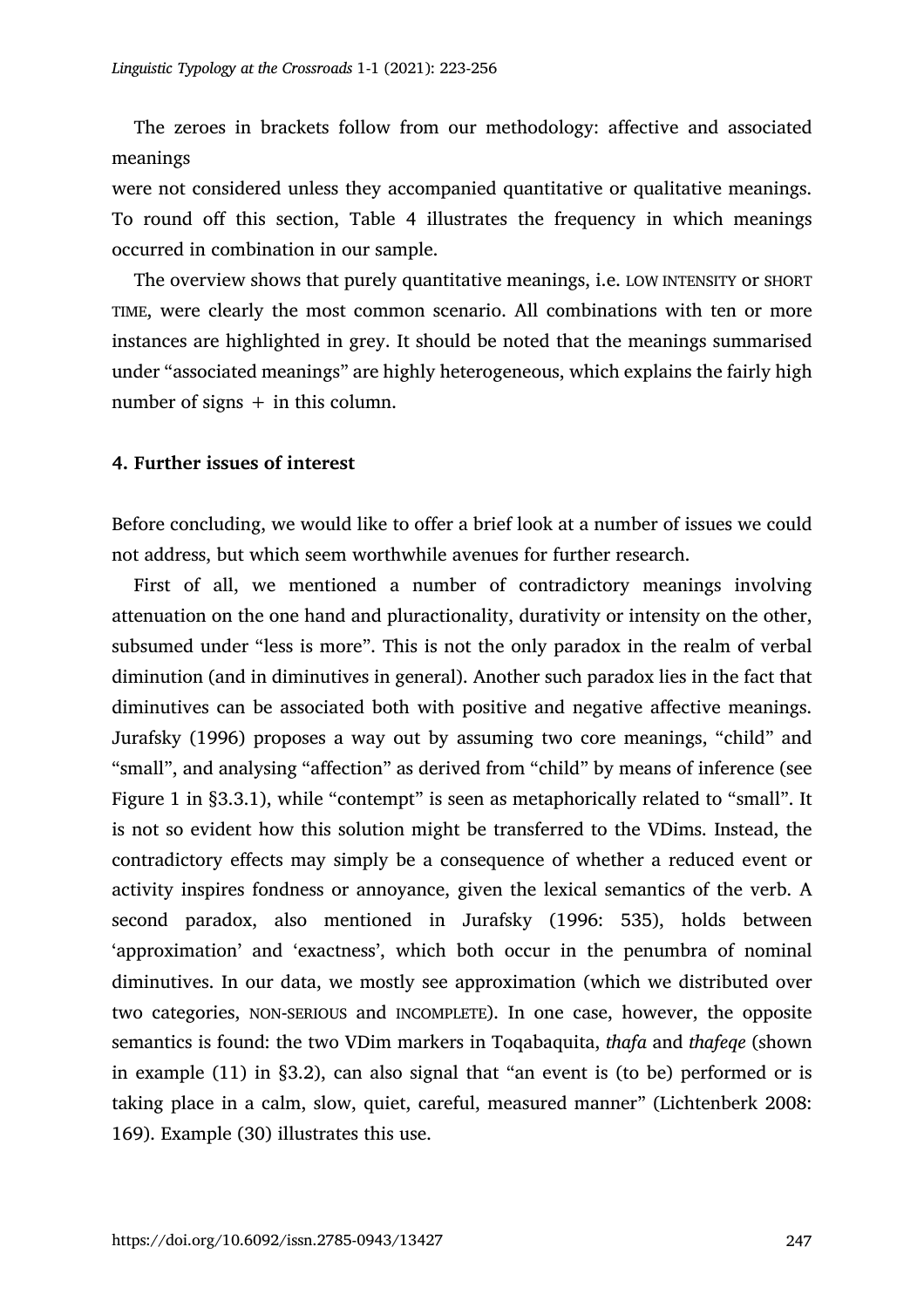(30) Toqabaquita (Austronesian, Malayo-Polynesian; Lichtenberk 2008: 169)

*Qoko* **thafa** *ngata.* 2SG.SEQ ATTN speak 'Speak calmly/slowly/quietly.'

However, this semantic effect appears to be rare.

A second general issue we have not covered is the interplay between VDims and Aktionsart or lexical aspect. Various sources point out that VDims show preferences for particular verbal subclasses and/or produce different semantic effects from one class to another. For example, the Mandarin "delimitatives" described in Li & Thompson (1981) occur only with volitional activity verbs. The authors explain this as follows: "Since the delimitative aspect means that the subject does something a little bit, it follows that only volitional verbs, that is, those expressing events over which one has some control, can be reduplicated to show delimitative aspect" (Li & Thompson 1981: 235). Related observations are discussed for other languages, e.g. in Kouwenberg & LaCharité (2005), Armoskaite & Koskinen (2008), Grandi (2009), Németh & Sőrés (2018), and Makarchuk (2020). We have also not touched on issues such as transitivity or telicity, which appear to be relevant as well.

A third issue worth discussing is where VDims are situated between inflection and derivation. Various grammars list them as aspectual distinctions, i.e. as inflection, while other cases might be considered derivational or are expressed by syntactic strategies. Alternatively, as mentioned in the §1, VDims can be seen as instances of evaluative morphology, which is sometimes analysed as a third category between inflection and derivation (see Scalise 1984 and, for a different view, Stump 1993; Bauer 1997: 12 provides a summary). This has sparked a lively and controversial debate, to which the verbal cases could add new evidence.

Moreover, it would be interesting to take a closer look at the relation between verbal and nominal diminutives. In some languages, nouns and verbs take the same diminutive marker, for example in Tariana, which has a "floating enclitic" *tuki*, which can attach to "any focussed constituent", e.g. nouns, verbs and adjectives (Aikhenvald 2003: 366). Another relevant case is German verbal -*el*, mentioned in (27) above, which might have arisen by reanalysis of a homophonous nominal suffix (Schmuck 2018). In many cases, however, the verbal diminutive is distinct from the nominal diminutive. For those languages where the marker is the same, we face the interesting issue that a grammatical feature is grafted onto a different part of speech. This touches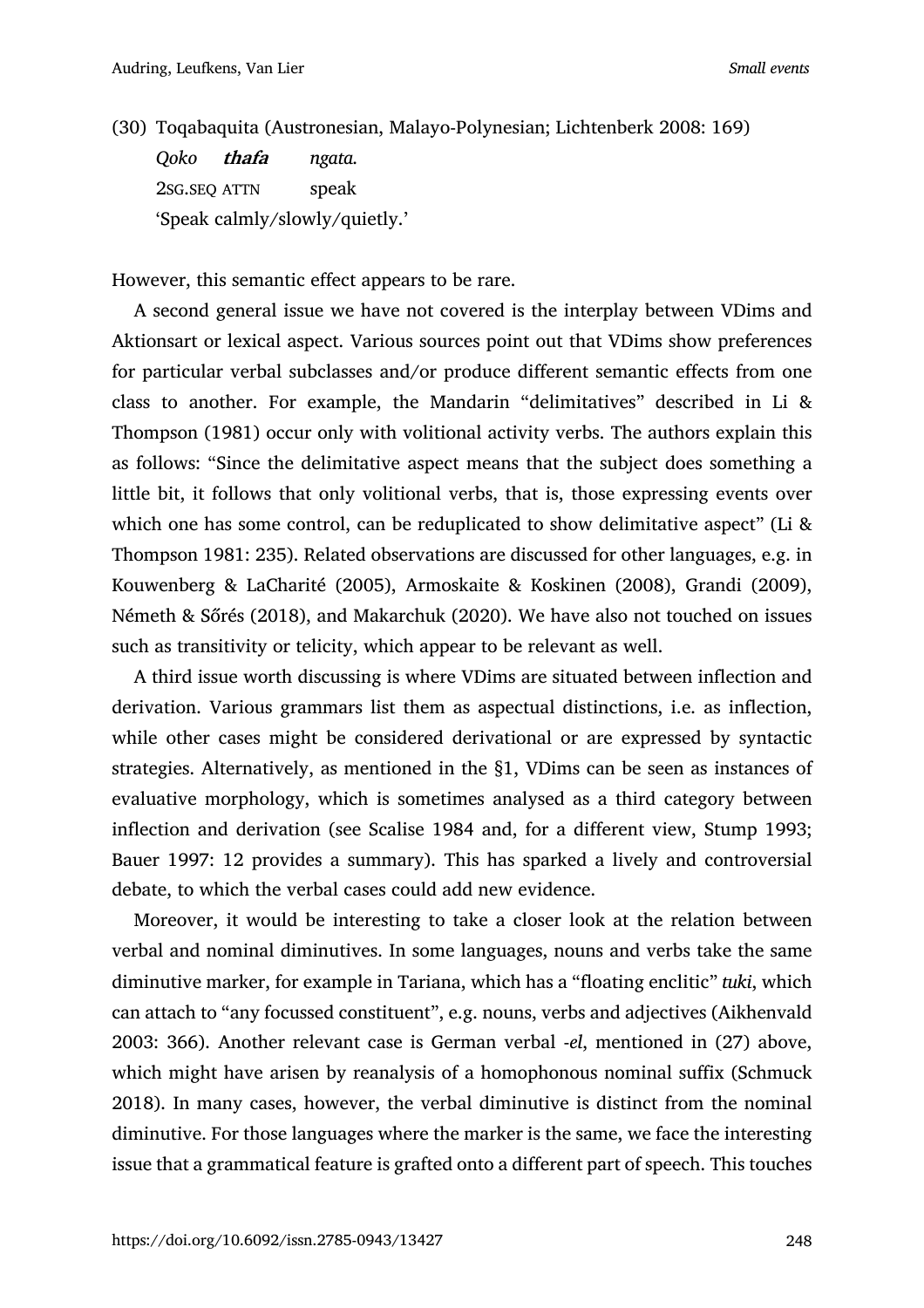on a more general issue, i.e. the extent to which grammatical functions can cross category boundaries.15 A well-known case is, of course verbal number, i.e. pluractionality, another is nominal tense (Lecarme 2012, Bertinetto 2020). Velupillai (2012: 125) mentions Mwotlap (François 2005), "where nouns may take tense, mood and aspect markers". The Niger-Congo language Klao/Kru, described by Rickard (1970), marks completive/incompletive aspect in the pronominal paradigm. Various other instances can certainly be found. If diminution is considered a primarily nominal feature, the verbal diminutives provide interesting material in this field.

Last but not least, it can be observed that verbal diminutives are found in at least a number of creole languages (Kouwenberg & LaCharité 2005, Ponsonnet 2018), which shows that VDims are not necessarily a "mature" phenomenon in the sense of Dahl (2004), i.e. typical of later stages of linguistic life cycles.

### **5. Conclusions**

This study offers the first substantial typology of verbal diminutives, based on a balanced sample of 248 languages. We have framed diminution as an instance of comparison, as it always involves attenuation with respect to some implicit standard. The dimensions along which verbal meanings can be reduced were identified as:

- Quantitative: LOW INTENSITY or SHORT TIME
- Qualitative: NON-SERIOUS or INCOMPLETE

In addition, verbal diminutives – like nominal diminutives – can have affective meanings like fondness or deprecation or can be used as politeness markers, e.g. to soften requests.

As additional meanings encoded by the same markers, we found 'iterative', 'distributive' and 'durative', plus meanings associated with a verbal argument (mostly 'child' or 'small pieces'). Some of these are particularly interesting, as they contradict the more central meanings by expressing higher rather than lower intensity or a longer instead of a shorter duration of the action. Such paradoxical semantic effects have also been noted for the semantics of nominal diminutives, as well as in the

<sup>&</sup>lt;sup>15</sup> Note that these categories can be semantic in nature (i.e. concern the difference between events and objects or individuals) or they can be related to issues of word class flexibility (i.e. the ability to use different types of lexemes in multiple syntactic functions).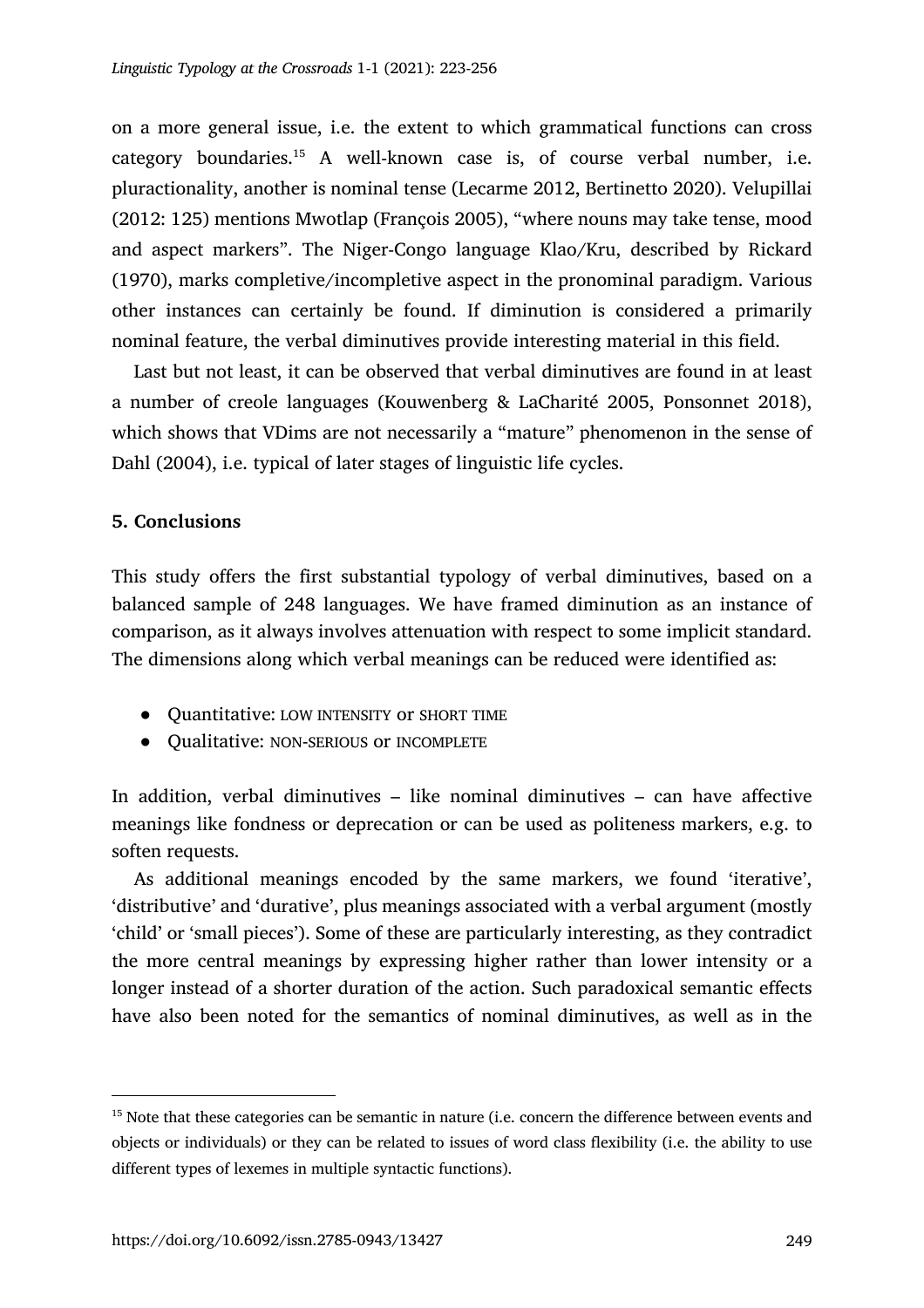semantic effects of reduplication (see e.g. Moravcsik 1978, Regier 1994, Kiyomi 1995, Rubino 2005, Abraham 2005, Körtvélyessy 2016).

Regarding formal exponence, our study shows that verbal diminutives can be expressed by a wide variety of morpho-syntactic strategies, the most frequent being affixation. We have not systematically studied the relation between form and function(s) of verbal diminutives. However, this would be an interesting next step to take, especially since it may shed light on the diachronic development of this category, which as yet is largely uncharted territory.

Our study points out various other avenues of further research. Of special interest is the place of verbal diminutives amongst other categories applying across parts of speech or ontological categories prototypically associated with them, such as actions, properties, and individuals. We hope that the typology outlined in this paper contributes as a starting point for research in this area.

## **Acknowledgements**

All three authors have contributed equally to the data collection and the content of the paper. The writing was done by Jenny Audring. Many thanks to Cerys Clarke for helping with the 'grammar crunch'. We are grateful to Bruno Olsson, Kees Hengeveld, Jan Rijkhoff, Alexandre François, Jeroen Willemsen, two anonymous reviewers, the members of the Typology Research Group at the University of Amsterdam, and the audiences at SLE 2019 and the Dutch Annual Linguistics Day 2020 for advice, comments and suggestions. We dedicate this paper to the late Pieter Muysken, whose eyes lit up when he heard about the verbal diminutives.

## **Abbreviations**

| $1 = 1$ <sup>st</sup> person | $E =$ epenthetic schwa        | $PRF = perfect$        |
|------------------------------|-------------------------------|------------------------|
| $2 = 2nd$ person             | $EC = extended current tense$ | $PROG = progressive$   |
| $3 = 3rd$ person             | $INF =$ infinitive            | $PRS = present$        |
| $AMP = amplification$        | $INT = internal$              | $PRT =$ pretense mode  |
| $APPR = approximative$       | $IPFV = imperfective$         | $PST = past$           |
| $ATTN =$ attenuative         | $MEA = measure$               | $RDP = reduplication$  |
| $AUX = auxiliary$            | $MUT =$ mutated nominal       | $REM = remote$         |
| $CUM = cumulative$           | $NEG = negation$              | $RIS = realis$         |
| $peci = declarative$         | $N$ FUT = nonfuture           | $SEQ = sequential$     |
| $DEM =$ demonstrative        | $NOM = nominative$            | $SG = singular$        |
| $DIM =$ diminutive           | $PL = plural$                 | $TH =$ thematic suffix |
|                              |                               |                        |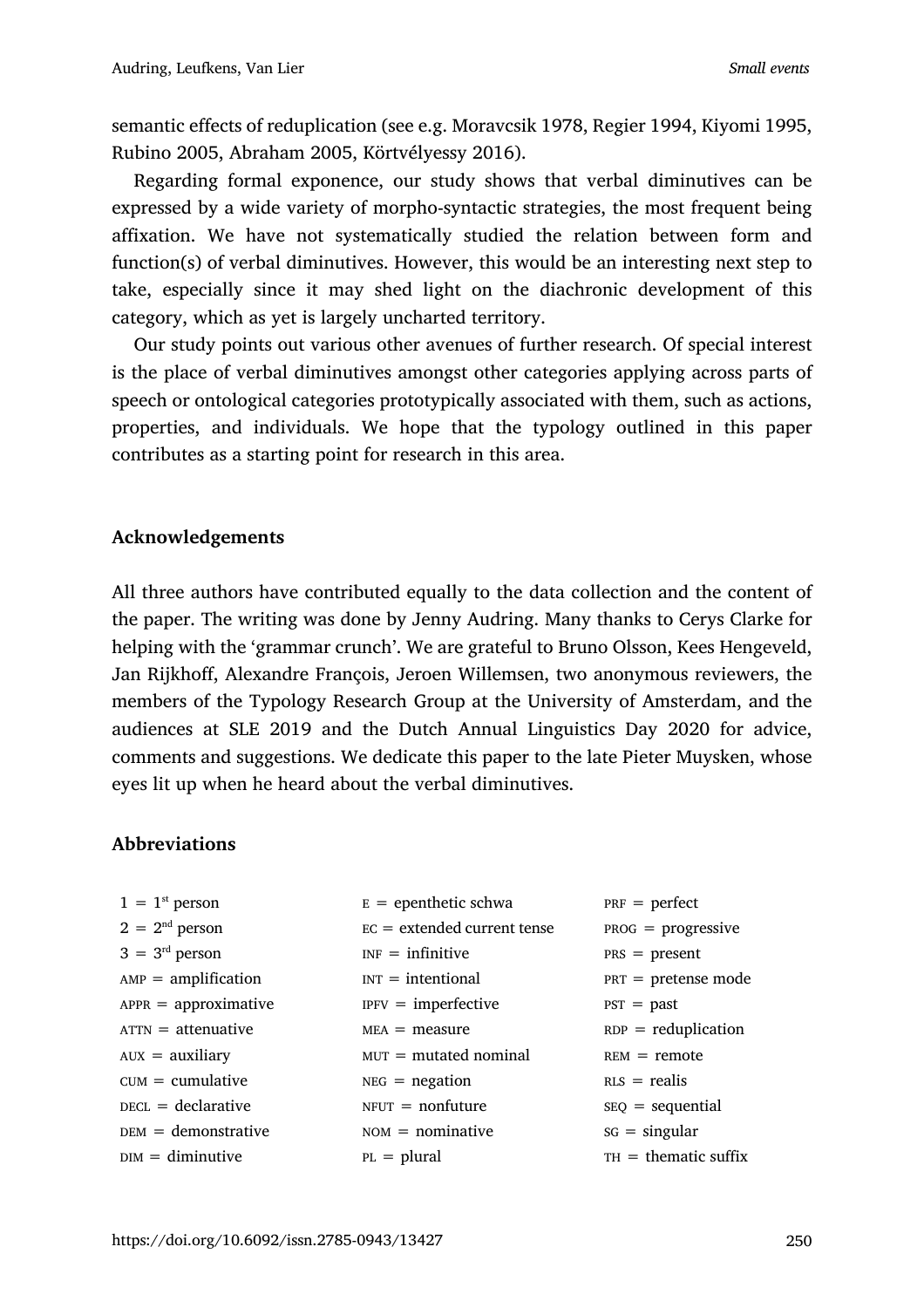#### **References**

- Abdurehim, Esmael. 2014. *The Lopnor dialect of Uyghur: A descriptive analysis*. PhD Dissertation, University of Helsinki.
- Abraham, Werner. 2005. Intensity and diminution triggered by reduplicating morphology: Janus-faced iconicity. In Bernhard Hurch (ed.), *Studies on reduplication*, 547-568. Berlin: Mouton de Gruyter.
- Aikhenvald, Alexandra Y. 2003. *A Grammar of Tariana, from Northwestern Amazonia*. Cambridge: Cambridge University Press.
- Amiot, Dany & Stosic, Dejan. 2014. When evaluative morphology, pluractionality and aspect get tangled up: a case study of French suffixed verbs. In Zoe Gavriilidou & Anthi Revithiadou (eds.), *Mélanges offerts à Anna Anastassiades-Syméonides à l'occasion de sa retraite*, 16-33. Kavala: Saita Publishers.
- Armoskaite, Solveiga & Koskinen, Päivi. 2008. Diminutive verbal suffixes in Finnish. In *Proceedings of the 2008 Annual Conference of the Canadian Linguistic Association*, 1–13.
- Audring, Jenny, Leufkens, Sterre & van Lier, Eva. 2019. A typology of verbal diminutives. Paper presented at SLE52, Leipzig, Germany, August 23, 2019.
- Audring, Jenny, Leufkens, Sterre & van Lier, Eva. 2021. Verbal diminutives Appendix [online file]. https://doi.org/10.24416/UU01-C5PE8E
- Bakker, Dik. 2011. Language sampling. In Jae Jung Song (ed.), *The Oxford handbook of linguistic typology*, 100-127. Oxford: Oxford University Press.
- Bauer, Laurie. 1997. Evaluative morphology: In search of universals. *Studies in Language* 21(3). 533-575.
- Bertinetto, Pier Marco. 2020. On nominal tense. *Linguistic Typology* 24(2). 311-352.
- Bright, William. 1957. *The Karok Language*. Berkeley/Los Angeles: University of California Press.
- Briley, Joyce E. 1976. An overview of the Bauzi verb phrase. *Irian* 5. 3-17.
- Brown, Lea. 2001. *A grammar of Nias Selatan*. PhD Dissertation, University of Sydney.
- Cusic, David. 1981. *Verbal plurality and aspect*. PhD Dissertation, University of Stanford.
- Dahl, Östen. 2004. *The growth and maintenance of linguistic complexity*. Amsterdam: John Benjamins.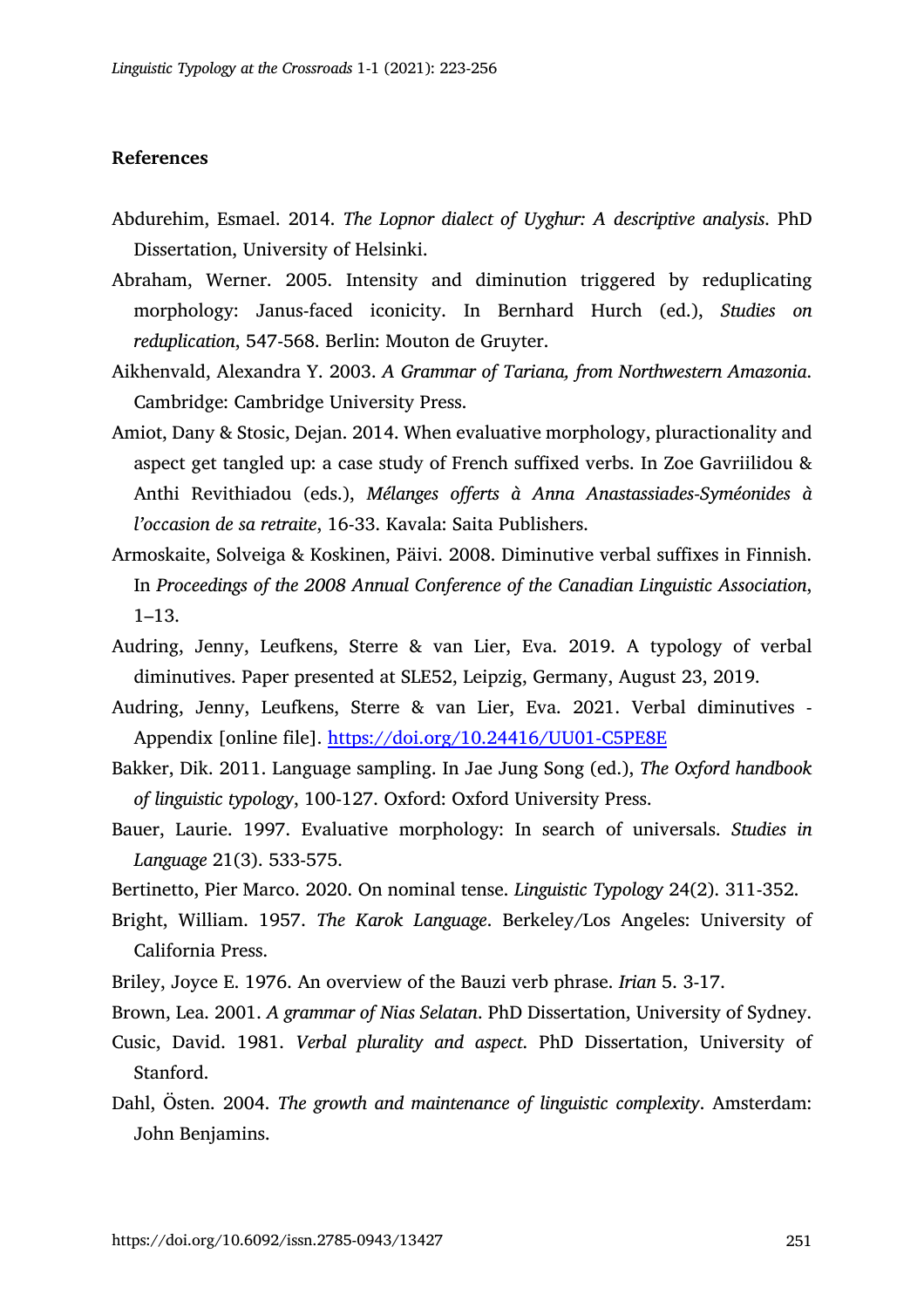- Dixon, R. M. W. 2004. *The Jarawara language of Southern Amazonia*. Oxford: Oxford University Press.
- Dressler, Wolfgang & Merlini Barbaresi, Lavinia. 1994. *Morphopragmatics: Diminutives and intensifiers in Italian, German and other languages*. Berlin: Mouton de Gruyter.
- Dressler, Wolfgang & Merlini Barbaresi, Lavinia. 2001. *Morphopragmatics of diminutives and augmentatives*. In István Kenesei & Robert M. Harnish (eds.), *Perspectives on Semantics, Pragmatics, and Discourse: A Festschrift for Ferenc Keifer*, 43-58. Amsterdam: John Benjamins.
- Dryer, Matthew S. 2016. Crosslinguistic categories, comparative concepts, and the Walman diminutive. *Linguistic Typology* 20(2). 305-331.
- Dunn, Michael J. 1999. *A grammar of Chukchi*. PhD Dissertation, Australian National University.
- Fortin, Antonio. 2011. *The morphology and semantics of expressive affixes*. PhD Dissertation, University of Oxford.
- François, Alexandre. 2004. *La réduplication en mwotlap: les paradoxes du fractionnement*. In Elizabeth Zeitoun (ed.), *Les langues austronésiennes (Faits de langues, 24)*, 177-194. Paris: Ophrys.
- François, Alexandre. 2005. A typological overview of Mwotlap, an Oceanic language of Vanuatu. *Linguistic Typology* 9(1). 115-146.
- Grandi, Nicola. 2009. Restrictions on Italian verbal evaluative suffixes: The role of aspect and actionality. *York Papers in Linguistics* 2(10). 46-66
- Grandi, Nicola & Körtvélyessy, Lívia (eds.). 2015. *Edinburgh handbook of evaluative morphology*. Edinburgh: Edinburgh University Press.
- Greenberg, Yael. 2010. Event internal pluractionality in Modern Hebrew: A semantic analysis of one verbal reduplication pattern. *Brill's Annual of Afroasiatic Languages and Linguistics* 2(1). 119-164.
- Hahn, Reinhard F. 1998. Uyghur. In Lars Johanson & Éva Á. Csató (eds.), *The Turkic languages* (Routledge Language Family Descriptions), 379-396. London: Routledge.
- Harms, Philip L. 1994. *Epena Pedee Syntax*. Dallas: The Summer Institute of Linguistics and the University of Texas at Arlington.
- Hewitt, George B. 1995. *Georgian: A Structural Reference Grammar*. Amsterdam: John Benjamins.
- Horatius Flaccus, Quintus. 18 BC. *Ars Poetica*. Accessed online at http://thelatinlibrary.com/horace/arspoet.shtml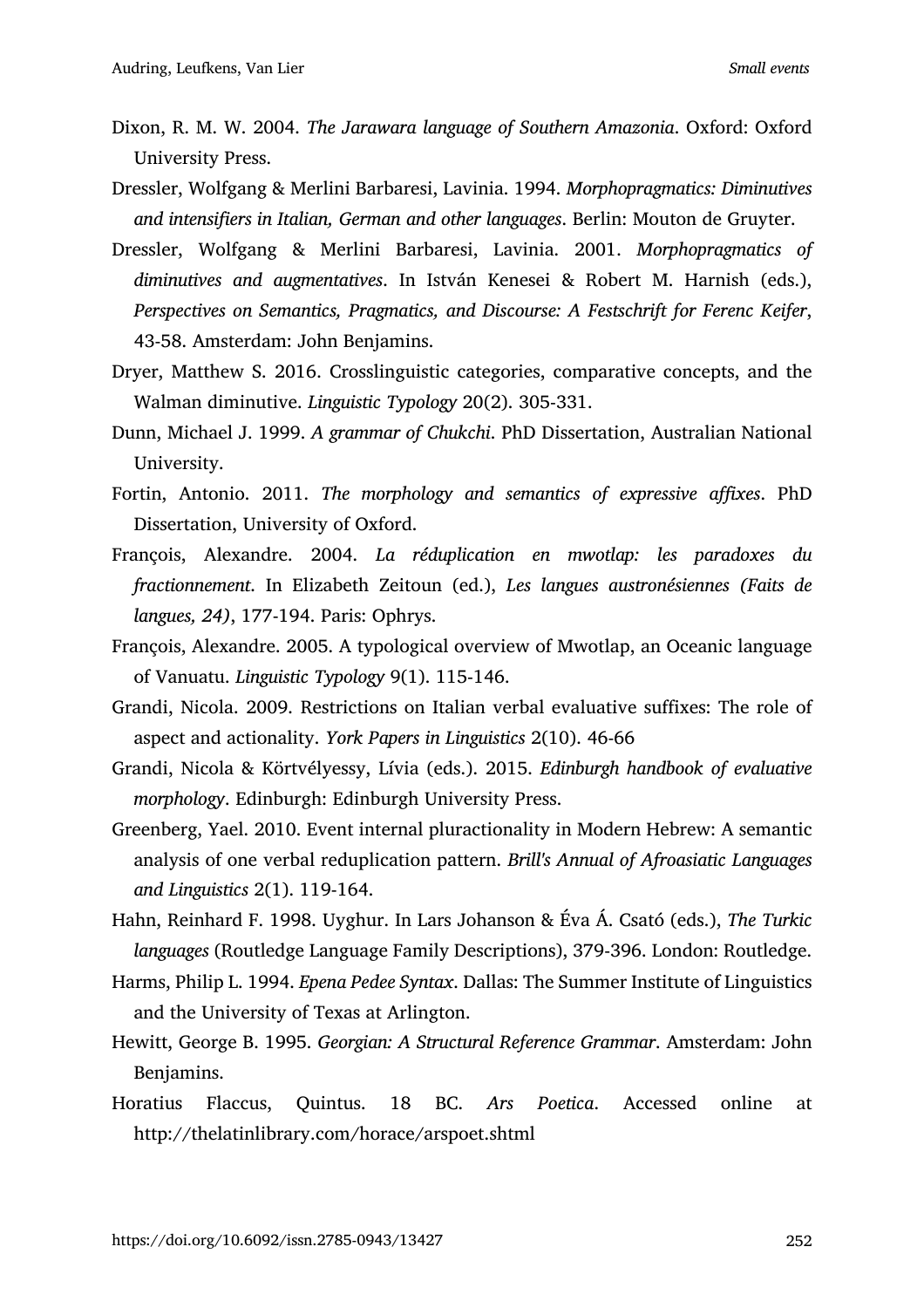- Hyman, Larry M. 1981. Noni grammatical structure, with special reference to verb morphology. *Occasional Papers in Linguistics* 9. Los Angeles: University of Southern California.
- Josephs, Lewis S. 1975. *Palauan reference grammar*. Honolulu: University of Hawaii Press.
- Jurafsky, Daniel. 1996. Universal tendencies in the semantics of the diminutive. *Language* 72(3). 533–578.
- Káňa, Tomáš. 2017. Verbale Diminutive ihre Abgrenzung und Bedeutung. *Linguistica Pragensia* 28(2). 58-82.
- Katunar, Daniela. 2013. Diminutives in Action: A cognitive account of diminutive verbs and their suffixes in Croatian. *Suvremena Lingvistika* 39(75). 1-23.
- Kim, Yuni. 2008. *Topics in the Phonology and Morphology of San Francisco del Mar Huave*. PhD Dissertation, University of California.
- Kiyomi, Setsuko. 1995. A new approach to reduplication: a semantic study of noun and verb reduplication in the Malayo-Polynesian languages. *Linguistics* 33(6). 1145- 1167.
- Körtvélyessy, Lívia. 2015. *Evaluative morphology from a cross-linguistic perspective*. Cambridge: Cambridge Scholars Publishing.
- Körtvélyessy, Lívia. 2016. Reduplication from a cross-linguistic perspective. *BAS British and American Studies* 22. 153-164.
- Kouwenberg, Silvia & LaCharité, Darlene. 2005. Less is more: Evidence from diminutive reduplication in Caribbean Creole languages. In Bernhard Hurch (ed.), *Studies on Reduplication*, 533-546. Berlin: Mouton de Gruyter.
- Lai, I-Wen. 2009. *Time in the Iquito Language*. PhD Dissertation, University of Texas at Austin.
- LeSourd, Philip S. 1995. Diminutive verb forms in Passamaquoddy. *International Journal of American Linguistics* 61(1). 103-134.
- Lecarme, Jacqueline. 2012. Nominal tense. In Robert Binnick (ed.), *The Oxford handbook of tense and aspect*, 696-720. Oxford: Oxford University Press.
- Lewis, M. Paul, Simons, Gary F., & Fennig, Charles D. 2015. *Ethnologue: Languages of the world*. Dallas: SIL international.
- Li, Charles N. & Thompson, Sandra A. 1981. *Mandarin Chinese: A functional reference grammar*. Berkeley: University of California Press.
- Lichtenberk, Frantisek. 2008. *A grammar of Toqabaqita*. Berlin: Mouton de Gruyter.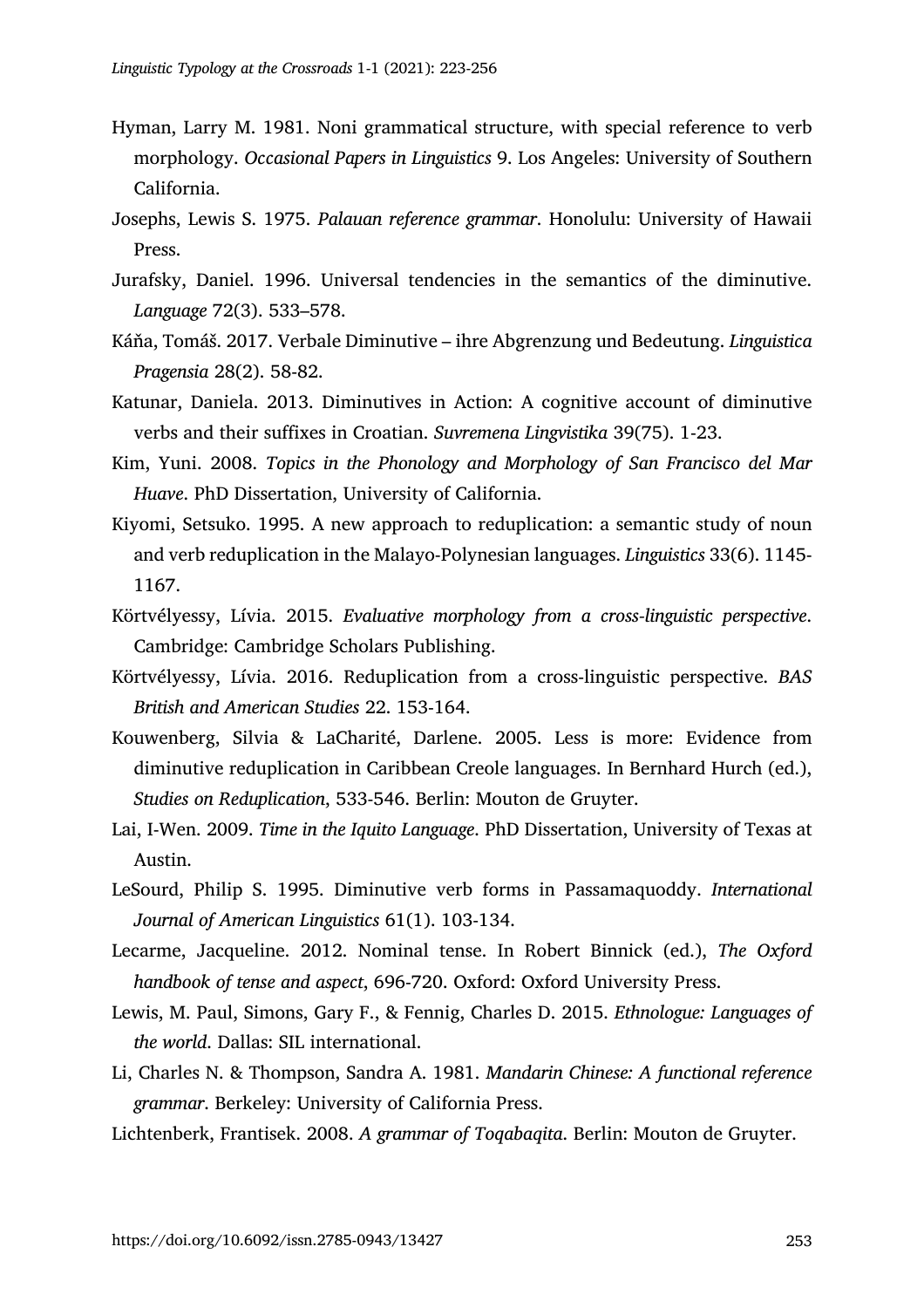- Makarchuk, Ilya. 2020. *Typology of verbal attenuative*. MA Thesis, National Research University Higher Economics, Moscow.
- Makarova, Anastasia. 2014. *Rethinking diminutives: A case study of Russian verbs*. PhD Dissertation, University of Tromsø.
- Makarova, Anastasia. 2015. One type of verbal diminutives in Russian: Verbs ending in *-n'kat'*. *Russ Linguist* 39(1). 15-31.
- Maree, Rundell D. 2007. *Ibatan: A grammatical sketch of the language of Babuyan Claro Island*. Manila: Linguistic Society of the Philippines.
- Martin, Jack B. 2011. *A Grammar of Creek (Muskogee)*. Lincoln: University of Nebraska Press.
- Martin, Marieke. 2012. *A grammar of Wawa: An endangered language of Cameroon*. PhD Dissertation, University of Kent.
- Maslova, Elena. 2003. *A Grammar of Kolyma Yukaghir*. Berlin: Mouton de Gruyter.
- Mattiola, Simone. 2017. The conceptual space of pluractional constructions. *Lingue e Linguaggio* 16(1). 119-146.
- Mattiola, Simone. 2019. *Typology of pluractional constructions in the languages of the world*. Amsterdam: John Benjamins.
- Mattiola, Simone. 2020. Two language samples for maximizing linguistic variety. Bologna: AMS Acta – Alma Mater Studiorum – Università di Bologna (http://amsacta.unibo.it/6504/).
- McGregor, William. 1990. *A Functional Grammar of Gooniyandi*. Amsterdam/Philadelphia: John Benjamins Publishing Company.
- Miestamo, Matti, Bakker, Dik & Arppe, Antti. 2016. Sampling for variety*. Linguistic Typology* 20(2). 233–296.
- Mihas, Elena. 2015. *A Grammar of Alto Perené (Arawak)*. Berlin: Mouton de Gruyter.
- Miller, Mark T. 2007. *A Grammar of West Coast Bajau*. PhD Dissertation, University of Texas.
- Miyaoka, Osahito. 2012. *A grammar of Central Alaskan Yupik: An Eskimo language*. Berlin: Mouton de Gruyter.
- Moravcsik, Edith 1978. Reduplicative constructions. In Joseph H. Greenberg (ed.), *Universals of Human Language, Vol. 3: Word Structure*, 297-334. Stanford: Stanford University Press.
- Munro, Pamela. 1988. Diminutive syntax. In William Shipley (ed.), *In honor of Mary Haas*, 539-555. The Hague: Mouton.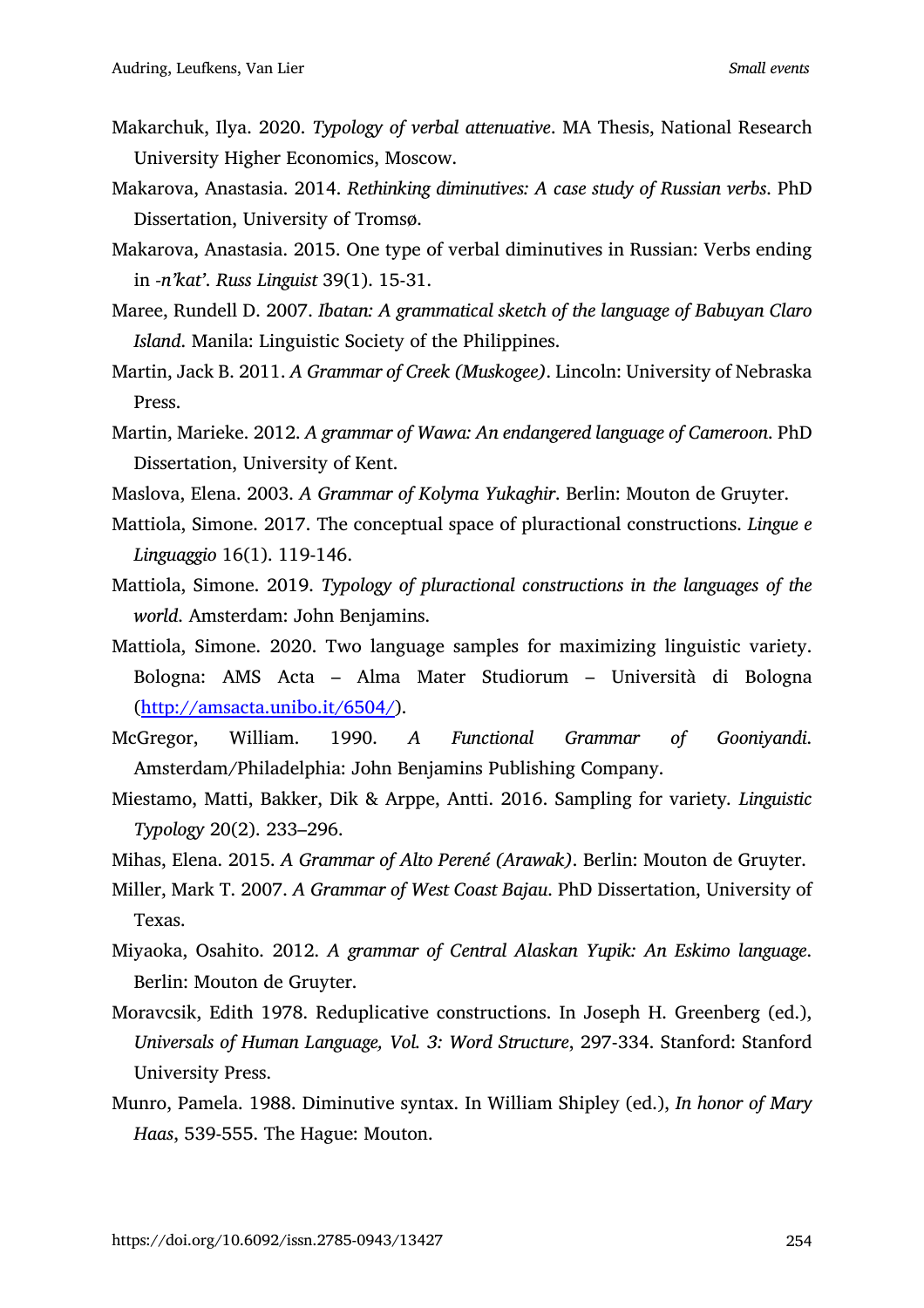- Mutz, Katrin. 2015. Evaluative morphology in a diachronic perspective. In Nicola Grandi & Lívia Körtvélyessy (eds.), *Edinburgh Handbook of Evaluative Morphology*, 142-154. Edinburgh: Edinburgh University Press.
- Németh, Boglárka & Sőrés, Anna. 2018. Evaluative morphology in the verbal domain. Complex verbs suffixed with *-kVdik* in Hungarian. *Studies in Language* 42(1). 202- 225.
- Noonan, Michael. 1992. *A Grammar of Lango*. Berlin: Mouton de Gruyter.
- Olawsky, Knut. 2006. *A Grammar of Urarina*. Berlin: Mouton de Gruyter
- Olsson, Bruno. 2012. *Verbal diminutives. A cross-linguistic pilot study*. Unpublished manuscript.
- Oyzon, Voltaire Q. & Thomas E. Payne. In preparation. *Pagsantop han Winaray [Understanding Waray Grammar]*.
- Ponsonnet, Maïa. 2018. Do linguistic properties influence expressive potential? The case of two Australian diminutives (Gunwinyguan family). *Anthropological Linguistics* 60(2). 157-190.
- Regier, Terry. 1994. *A preliminary study of the semantics of reduplication*. Berkeley: Internation Computer Science Institue. (Technical Report TR-94-019.)
- Rickard, David T. 1970. *Kru grammar: A preliminary study*. Monrovia: Department of Literacy Work and Literature Production of the United Methodist Church.
- Rijkhoff, Jan & Bakker, Dik. 1998. Language Sampling. *Linguistic Typology* 2(3). 263– 314.
- Rijkhoff, Jan, Bakker, Dik, Hengeveld, Kees & Kahrel, Peter. 1993. A method of language sampling. *Studies in Language* 17(1). 169–203.
- Rose, Françoise. 2018. The rise and fall of Mojeño diminutives through the centuries. *Studies in Language* 42(1). 146-181.
- Rubino, Carl. 2005. Reduplication: Form, function and distribution. In Bernhard Hurch (ed.), *Studies on Reduplication*, 11–29. Berlin: Mouton de Gruyter
- Schmuck, Mirjam. 2018. Verbal diminutive. Diachron & diatopisch. Unpublished presentation, October 11, 2018.
- Scalise, Sergio. 1984. *Generative Morphology*. Dordrecht: Foris.
- Seiler, Walter. 1985. *Imonda, a Papuan Language*. Canberra: Australian National University.
- Sposato, Adam. 2015. *A grammar of Xong*. PhD Dissertation, State University of New York at Buffalo.